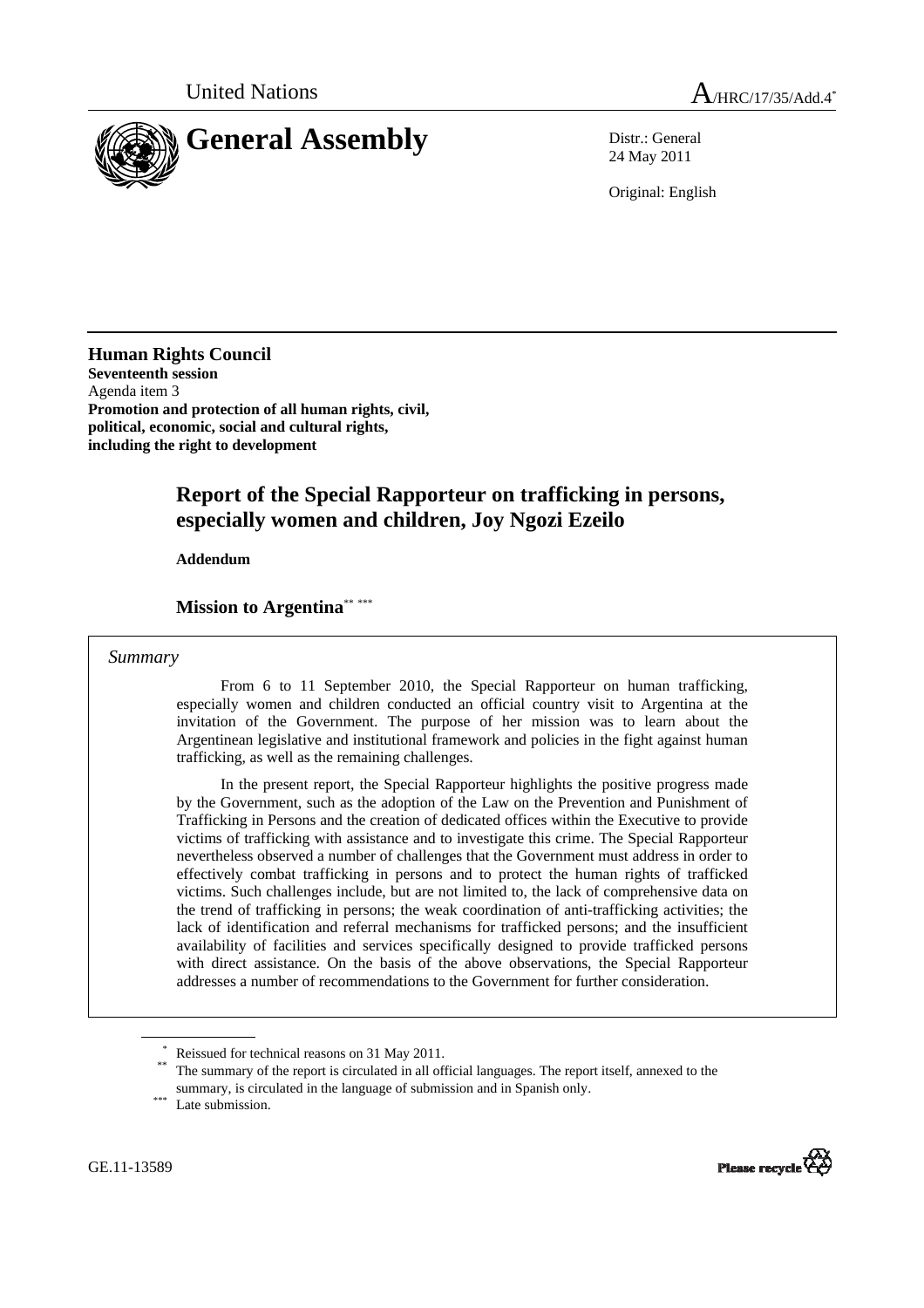## **A/HRC/17/35/Add.4**\*

# Contents

|      |    | Paragraphs | Page |
|------|----|------------|------|
| Ι.   |    | $1 - 5$    | 3    |
| П.   |    | $6 - 82$   | 3    |
|      | A. | $6 - 24$   | 3    |
|      | B. | $25 - 45$  | 6    |
|      | C. | $46 - 52$  | 9    |
|      | D. | $53 - 67$  | 11   |
|      | Е. | 68–75      | 13   |
|      | F. | $76 - 78$  | 15   |
|      | G. | $79 - 82$  | 15   |
| III. |    | 83–96      | 17   |
|      | Α. | $83 - 92$  | 17   |
|      | В. | $93 - 96$  | 18   |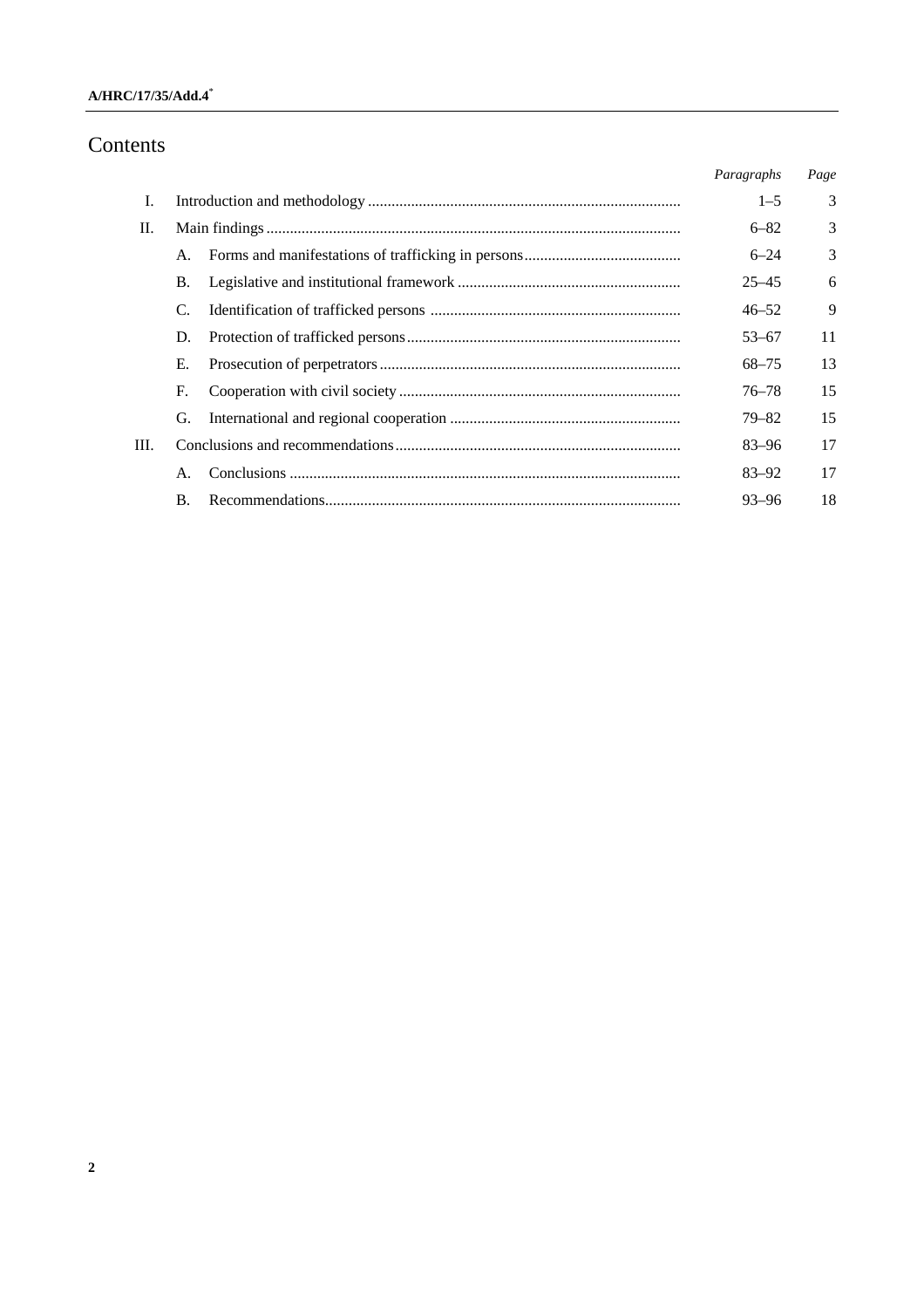# **I. Introduction and methodology**

1. From 6 to 11 September 2010, the Special Rapporteur on human trafficking, especially women and children undertook an official visit to Argentina at the invitation of the Government. She conducted meetings and consultations with relevant stakeholders in Buenos Aires and in Posadas, in the province of Misiones.

2. The Special Rapporteur would like to thank the Government for its hospitality and collaboration in facilitating meetings with officials from its various branches as well as for its cooperation prior to, during and following the visit.

3. In Buenos Aires, the Special Rapporteur met with the Minister for Justice, Security and Human Rights and Government officials from the Ministries of Foreign Affairs, Labour, the Interior and Social Development. The Rapporteur also met with the office of the Public Prosecutor, representatives of police forces, parliamentarians, a minister of the Supreme Court of Justice and other members of the judiciary. Furthermore, she met with regional and local authorities in Posadas, and representatives of civil society, including non-governmental organizations, academics and lawyers in both Posadas and Buenos Aires.

4. The purpose of her mission was to learn about the legislative and institutional framework and policies in Argentina in the fight against human trafficking and their compliance with international human rights law.

5. The Special Rapporteur would also like to thank the United Nations Resident Coordinator and the staff from the United Nations country team for their strong support during the visit. The Special Rapporteur had the opportunity to receive valuable information from representatives of United Nations agencies, funds and programmes in the country, as well as from the International Organization for Migration (IOM). She also warmly thanks all activists and members of civil society organizations who met with her during the mission and provided her with relevant information.

## **II. Main findings**

#### **A. Forms and manifestations of trafficking in persons**

6. The Argentine Republic, a federation comprised of 23 provinces and the autonomous city of Buenos Aires, is a country of origin, transit and destination for victims of trafficking in persons. Men, women and children are trafficked to, from and through Argentina for the purposes of both sexual and labour exploitation. Given the porosity of the borders with Paraguay and Brazil (zone also known as the tri-border area), this is a common transit region used by traffickers.

7. As a country of destination, women and children are trafficked to Argentina for sexual exploitation mainly from Brazil, the Dominican Republic Paraguay and Peru, while victims of labour exploitation usually come from Bolivia (Plurinational State of), Colombia, the Dominican Republic, Paraguay and Peru.<sup>1</sup>

8. With regard to internal trafficking, victims usually move from rural areas and poor Northern provinces to wealthier cities and provinces such as Buenos Aires, Córdoba, Entre

<sup>1</sup> Informe Nacional sobre Trata de Personas, Segunda Reunión de Autoridades Nacionales en Materia de Trata de Personas, 26-27 March 2009. Buenos Aires, p. 2; and 2010 Trafficking in persons report, United States of America Department of State, p. 63, available from www.state.gov/documents/organization/142979.pdf.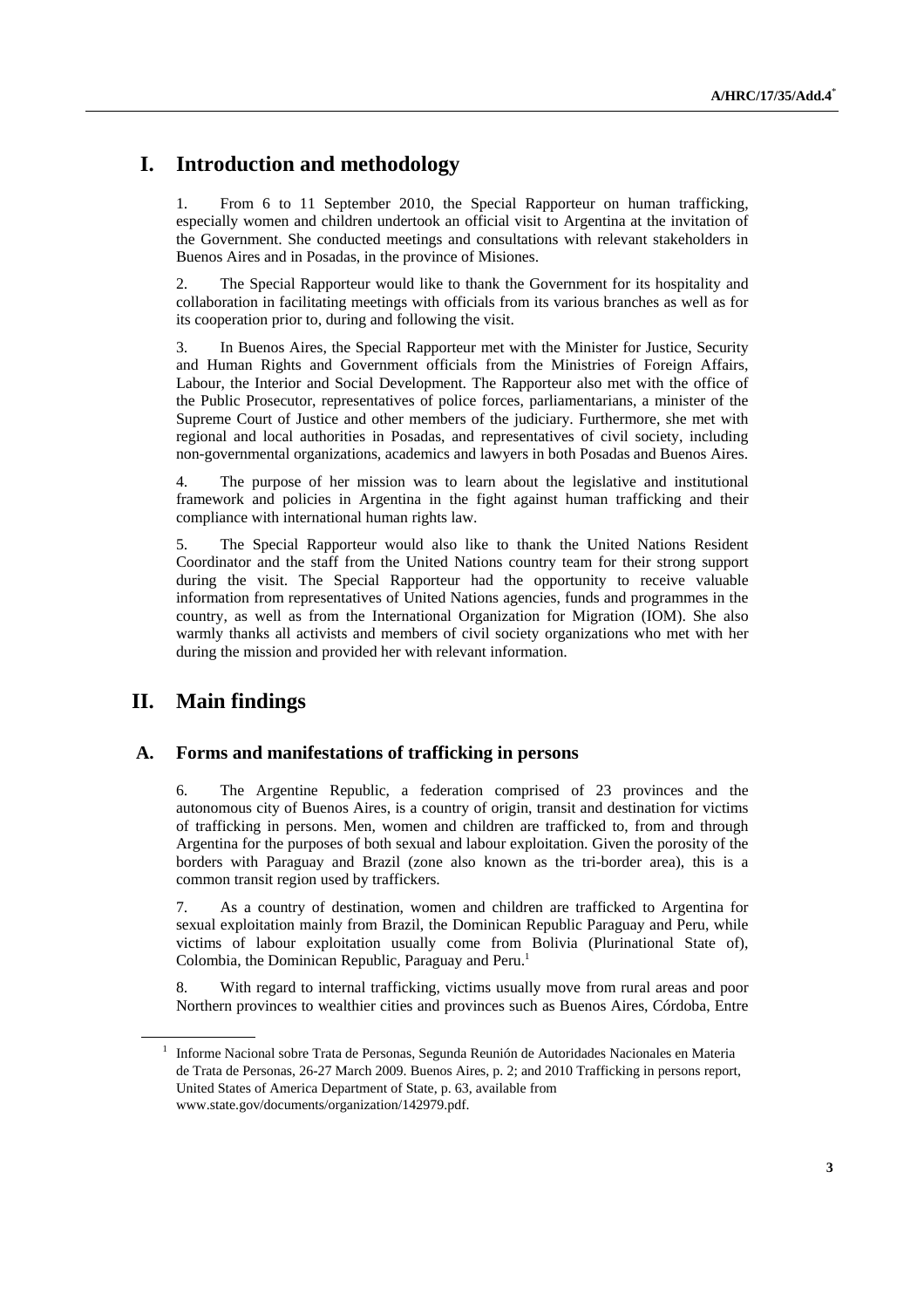Ríos, La Pampa, Chubut, Santa Cruz and Tierra del Fuego. Northern provinces such as Misiones (in the tri-border area), Corrientes, Chaco, Formosa, Santiago del Estero and Tucuman are typical recruitment areas for women victims of internal trafficking for sexual exploitation.<sup>2</sup>

9. Argentina is also a country of origin and of transit for women and girls destined for sexual exploitation in other Latin American countries and in Europe, mainly Italy and Spain.

10. In December 2001, Argentina experienced a grave political, social and economic crisis that produced high levels of unemployment and poverty. Although the country has been gradually recovering, a large segment of the country's population continues to suffer from social exclusion and an inability to fully enjoy their economic, social and cultural rights.3 This has profound effects on the vulnerability of potential victims, who are subject to falling prey of traffickers when searching for livelihood opportunities beyond their places of origin. At the same time, given the economic growth and recovery the country has experienced in recent years, and the overall situation of underdevelopment in the region, Argentina attracts economic migrants from neighbouring countries who might also become victims of trafficking, since they rarely enter the country via regular means.

#### **1. Trafficking for sexual exploitation**

11. Trafficking networks in Argentina range from complex organizations operating at every stage of the trafficking process (recruitment/abduction, transportation and exploitation of the victims) to brothel owners who recruit or abduct victims directly to exploit them in their own establishments or to sell them to others. As these operators are well connected, the same victim exploited in a province can then be easily transported to a brothel in Buenos Aires, or abroad. The participation of corrupt public officials and police officers facilitates the running of these networks.<sup>4</sup>

12. When victims are not forcefully abducted, they are usually recruited by means of false offers for work as waitresses, secretaries, cleaning ladies or nannies. The offers are advertised in flyers or classified advertisements in newspapers. Sometimes, girls are invited to "castings" for modelling or hostessing jobs and promised high earnings and access to a luxurious lifestyle.<sup>5</sup> It is important to make clear that even in cases in which victims are recruited to offer sexual services, they are deceived regarding their eventual working conditions. In other cases, it is the victims themselves who are coerced by pimps and brothel owners to recruit more women under threat of violence against them or their families or as the only means to improve their working conditions. It is also common for pimps and traffickers to "charm" their victims, becoming their boyfriends and even having children with them, later used as a means of coercion and threat to force them to provide sexual services.

13. Most trafficking victims in Argentina, including those from Paraguay and Brazil, come from settings of economic insecurity where their basics needs and those of their families are not satisfied and with no real means of social improvement owing to their low educational levels.<sup>6</sup>

<sup>&</sup>lt;sup>2</sup> 2010 Trafficking in persons report, United States Department of State (see footnote 1).<br><sup>3</sup> A/HBC/WG 6/1/ABG/1, pers. 115

 $^3$  A/HRC/WG.6/1/ARG/1, para. 115.

<sup>4</sup> International Organization for Migration, "Estudio exploratorio sobre la trata de personas con fines de explotación sexual en Argentina, Chile y Uruguay", 2008. pp. 35-36.

 $5$  Ibid., p. 37.

 $6$  Ibid., p. 55.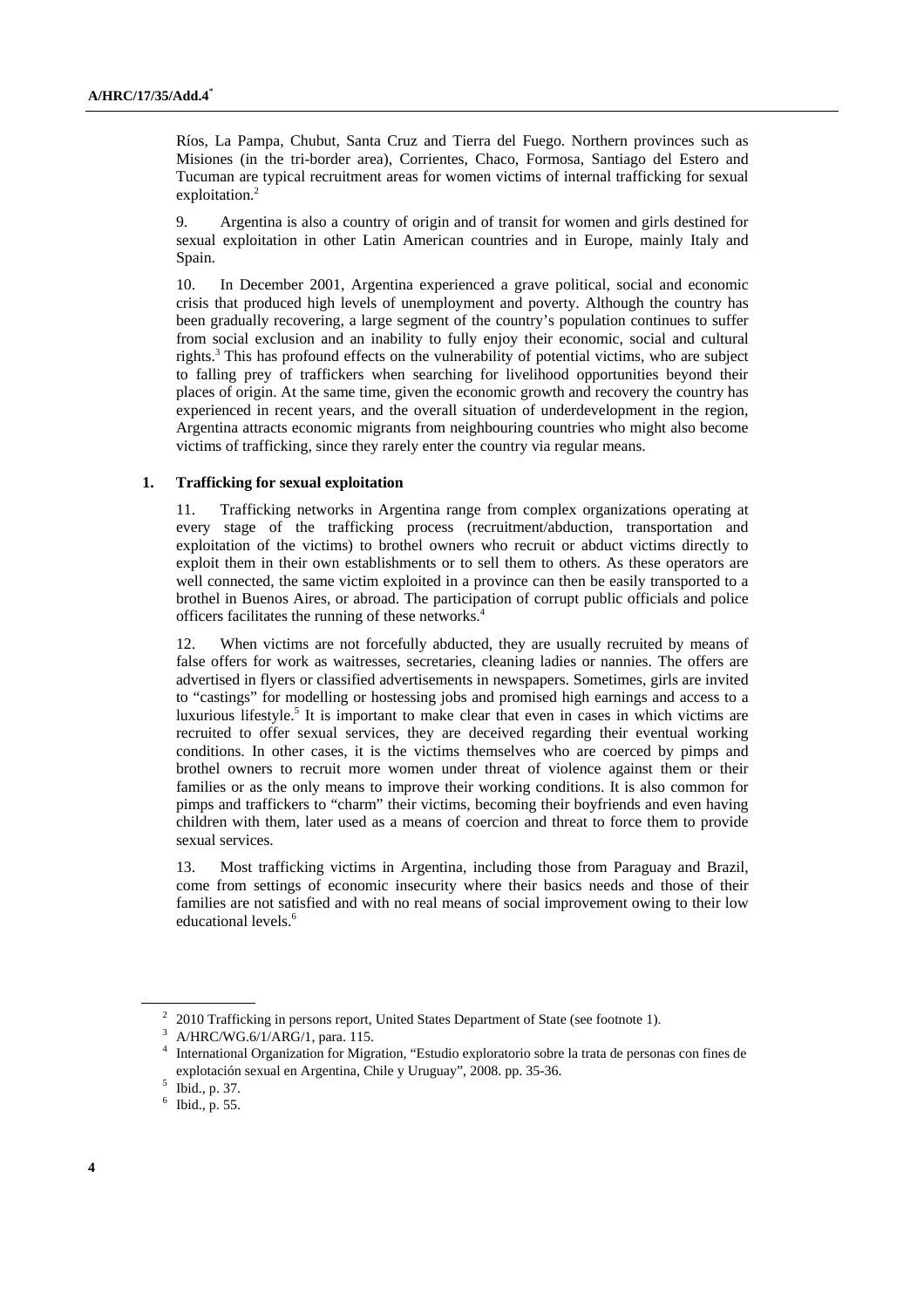#### **2. Trafficking for labour exploitation**

14. The Special Rapporteur received information regarding the existence of small textile sweatshops run in private family houses throughout the province and the city of Buenos Aires where migrant workers are reportedly exploited. The workshops offer their services to larger commercial brands, both national and international. Workers are required to work and live on the premises, where their documents are withheld and their freedom of movement is totally controlled.

15. One non-governmental organization has identified approximately 600 clandestine workshops in the country working for more than 103 businesses. The organization has submitted judicial complaints with the support of the office of the ombudsperson in the city of Buenos Aires. It claims, however, that despite submitting proof of bonded labour and servitude in both workshops and farms, the responses from the justice system have not been appropriate. It has therefore resorted to raising awareness of the problem through campaigns and the media, and this has helped in the identification of more sweatshops all over the country, as well as the existence of a network linked to important clothing brands.

16. The cases reviewed by anti-trafficking non-governmental organizations in Argentina reveal that many victims are lured from abroad, mainly from Bolivia (Plurinational State of), by fake job advertisements that are sometimes posted in the native language of those recruited. Traffickers allegedly operate with the help of transport companies, which sometimes make deals with border guards to allow migrants to enter the country without the appropriate documents. Villazón, Yacuiba and the tri-border area have been identified as common entry points for irregular migrants, who are then exploited not only in textile workshops but also in agriculture and construction.

17. Once the workers arrive, their documents are withheld, they become indebted, are subjected to harsh working conditions and enclosed in the workshops, constantly breathing fabric dust, which makes them more vulnerable to diseases such as tuberculosis and other pulmonary ailments. There are reportedly large numbers of Bolivian migrant workers among tuberculosis patients in Buenos Aires public hospitals.

18. According to non-governmental organizations working with victims of labour exploitation, one of the main shortcomings in the Ministry of Labour is the lack of an effective inspections policy. Inspections aimed at investigating the existence of forced labour are rarely carried out and, reportedly, fines can easily be converted into bribes.<sup>7</sup>

19. A famous case from 2006 illustrates how judicial proceedings have failed to investigate the existence of trafficking networks. On 30 March 2006, in the neighbourhood of Caballito in Buenos Aires, a clandestine workshop caught fire and six people (four children and two adults) who were locked inside lost their lives. Apparently more than 60 people were working in the overcrowded and slave-like conditions in the workshop. Many of them had been brought from Bolivia (Plurinational State of) under false pretences and without regular documents. Although this information pointed clearly towards a situation of trafficking in persons, the judge following the case focused only on the causes of the fire and only tried those managing the workshop, not the owners, who were not even summoned to testify. According to reports by non-governmental organizations, the two managers were finally acquitted and the workers were later transferred to other workshops, where they continued to face the same exploitative conditions.

20. The poultry industry also reportedly resorts to the use of irregular migrant workers, sometimes in conditions of forced labour. Investigations carried out by non-governmental organizations prove the existence of child labour and slavery in 30 farms owned by one

 $7$  The Special Rapporteur received post-mission information from the Government in which it stated that, in raids carried out between December 2010 and March 2011, 567 victims of labour exploitation had been rescued from agricultural farms throughout the country.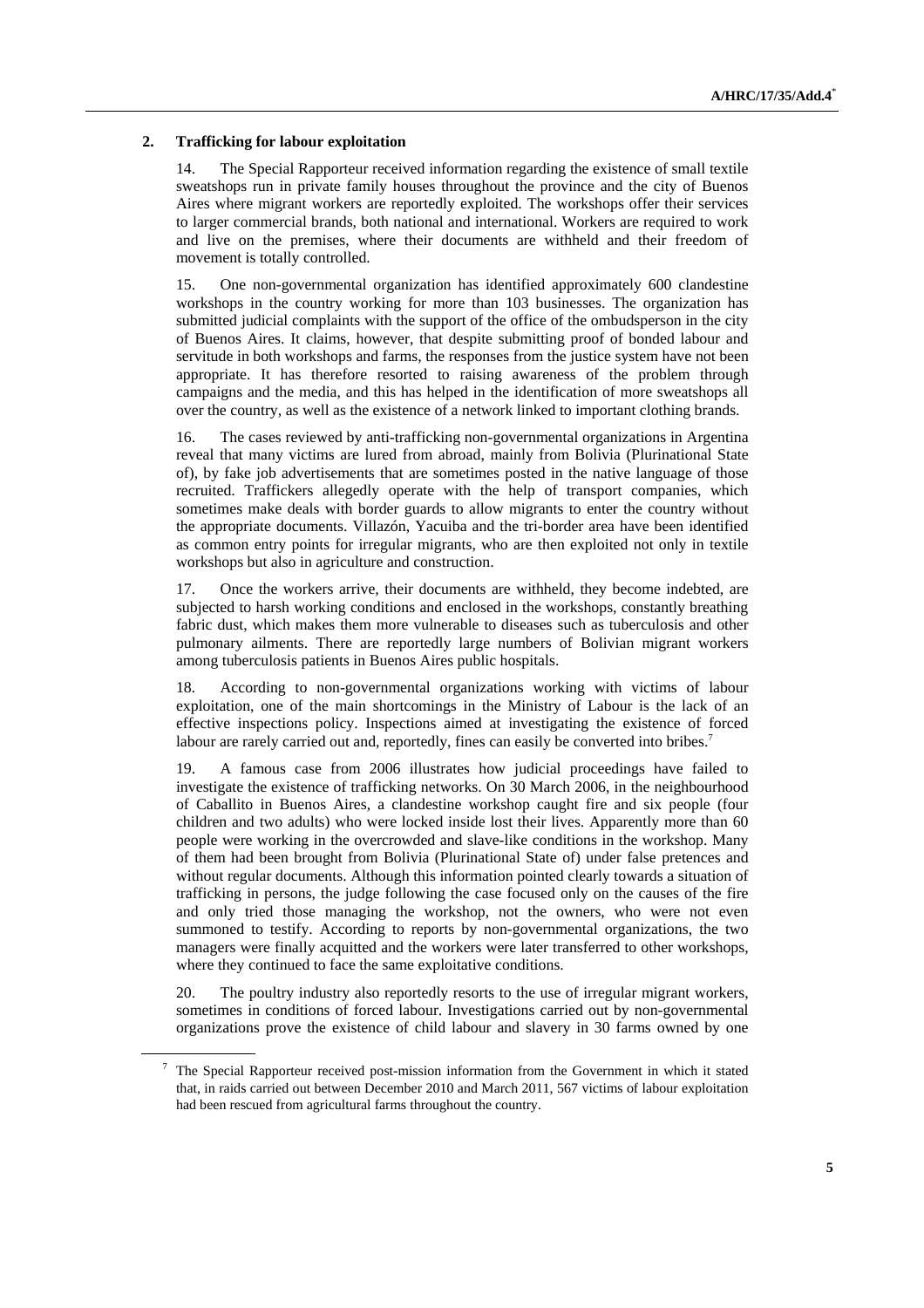company, which commercializes with large grocery stores in Argentina and also exports to the European Union. The company is said to operate with impunity, as its owner is related to local authorities.

21. With regard to agricultural work, sometimes entire families are recruited; although just the head of family receives payment, the whole family is encouraged to work in order to increase productivity. Reportedly, children are also used in the harvest of onion, garlic and carrots.

22. The Special Rapporteur heard the heartbreaking story of Oscar, a Bolivian survivor of labour exploitation who was forced to work from 16 to 17 hours a day in a poultry farm located in the province of Buenos Aires. Oscar and his family worked every day of the week and they were not allowed to leave the farm, which was surrounded by an electric fence. Not even when his children were sick or injured was Oscar allowed to seek medical assistance outside the farm. Oscar explained how the owner of the farm would force his wife and young children to help him collect eggs while he had to clean away poultry excrement. The work at the farm also involved the handling of pesticides and other toxic chemicals without appropriate training or instruments. Reportedly, even young children were involved in these tasks. Owing to contact with chemicals and the terrible working conditions, Oscar's wife suffered a miscarriage and another woman experienced a stillbirth.

23. Whenever the workers attempted to complain or threatened to go to the authorities, the farm owner would taunt them that their claims would not be taken seriously because they were just undocumented immigrants and he was well connected with the authorities. Finally, when Oscar had the courage to complain about his situation, he was fired from the farm, without receiving pending payments or compensation.

24. Oscar explained that, when recruited, Bolivian farm workers were offered good working conditions, free housing and salaries ranging from 1,000 to 2,000 pesos. However, once in Argentina, they were paid approximately 800 pesos and forced to work in slave-like conditions.

## **B. Legislative and institutional framework**

#### **1. Legislative framework**

25. Argentina is party to most major international human rights instruments, including the International Covenant on Civil and Political Rights and the two Optional Protocols thereto, the International Covenant on Economic Social and Cultural Rights, the Convention against Torture and Other Cruel, Inhuman or Degrading Treatment or Punishment, the International Convention on the Elimination of All Forms of Racial Discrimination, the Convention on the Rights of the Child and the two Optional Protocols thereto, the Convention on the Elimination of All Forms of Discrimination against Women and its Optional Protocol, the Convention on the Rights of Persons with Disabilities and the International Convention for the Protection of All Persons from Enforced Disappearance.

26. Argentina has also signed and ratified the Protocol to Prevent, Suppress and Punish Trafficking in Persons, Especially Women and Children, supplementing the United Nations Convention against Transnational Organized Crime, International Labour Organization (ILO) Conventions No.182 concerning the Prohibition and Immediate Action for the Elimination of the Worst forms of Child Labour (1999), No.29 concerning Forced or Compulsory Labour (1930) and No. 105 concerning the Abolition of Forced Labour (1957).

27. With regard to regional human rights instruments, Argentina is party to the American Declaration of the Rights and Duties of Man, the American Convention on Human Rights, the Inter-American Convention on International Traffic in Minors and the Inter-American Convention on the Prevention, Punishment and Eradication of Violence against Women (Convention of Belém do Pará).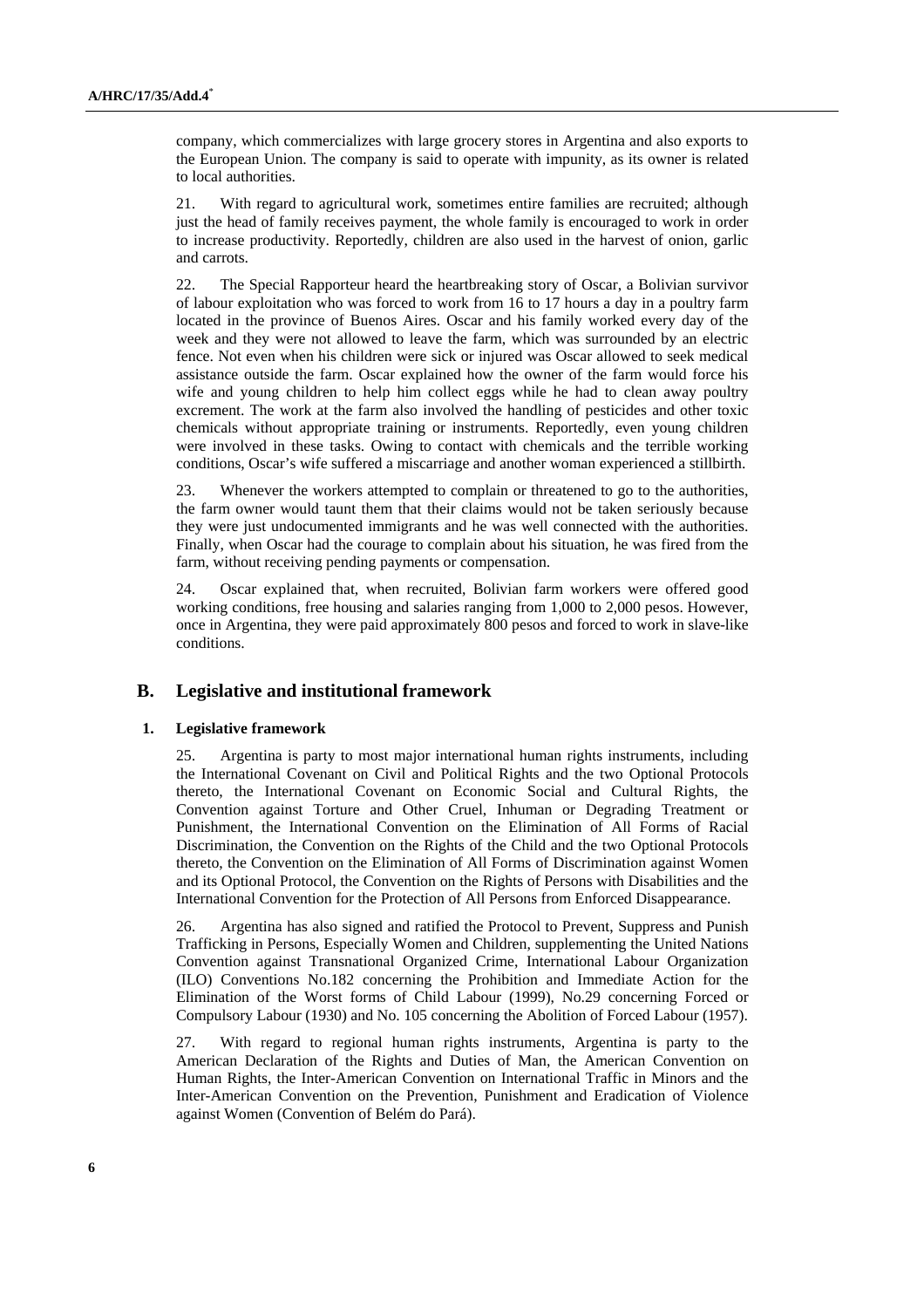28. Article 15 of the Constitution prohibits slavery and penalizes the selling and buying of persons. Furthermore, following the constitutional reform of August 1994, under article 75 (22) of the Constitution, most human rights instruments ratified by Argentina have constitutional status and are interpreted as complementary to the rights and guarantees recognized in the Constitution.<sup>8</sup> These international human rights instruments have the same status as all other constitutional provisions and prevail over national and provincial law.<sup>9</sup>

29. The Law on the Prevention and Punishment of Trafficking in Persons (No. 26.364), enacted on 29 April 2008, defines the crime of trafficking in persons in accordance with the definition set out by the Palermo Protocol and establishes provisions to prevent this crime and to provide assistance to victims. The Law amended the Criminal Code (arts. 145 bis and ter) prohibiting and punishing all forms of trafficking in persons, of both adults and children. It also amended the Code of Criminal Procedures (art. 33) establishing trafficking as a crime of federal competency, subject to examination by the federal courts. The Law responds to the fact that the crime of trafficking involves movement of victims and perpetrators through the country's different jurisdictions, especially in the case of internal trafficking, and aims to help reduce the possibility of collusion between perpetrators and local judicial authorities when crimes are being investigated.

30. Briefly before the Special Rapporteur's mission to Argentina, a new draft of the law had been drawn up by the Commission on Women, Family, Childhood and Adolescence and the Commission on Penal Legislation of the Chamber of Deputies, with the support of several women's and human rights organizations. The draft proposal (a) eliminates the issue of consent for adult victims; (b) increases minimum penalties;<sup>10</sup> (c) establishes new penalties for withdrawing, retaining or destroying identification documents;<sup>11</sup> (d) introduces aggravating circumstances, such as the victim pregnancy or disability; (e) creates a national programme to fight against trafficking and assist its victims, which would be inter-institutional and monitored by both chambers of Congress; (f) creates a federal council headed by the Ministry of Justice, with participation of other ministries, legislators, counsellors and the Office of the National Prosecutor; and (g) creates an advisory body comprising provincial representatives and members of civil society. The draft is yet to be approved by the plenary of the Chamber.

31. With regard to other laws relevant to the fight against trafficking in Argentina, the Special Rapporteur noted the Comprehensive Law on the Prevention, Punishment and Elimination of Violence against Women in their Interpersonal Relations (Law No. 26.485). The law, together with its byelaw, negotiated in Congress with broad participation of women's organizations, it includes prevention, assistance and access to justice and security

 <sup>8</sup> The full list includes the American Declaration of the Rights and Duties of Man, the Universal Declaration of Human Rights, the American Convention on Human Rights, the International Covenant on Economic, Social and Cultural Rights, the International Covenant on Civil and Political Rights and the First the Optional Protocol thereto, the Convention on the Prevention and Punishment of the Crime of Genocide, the International Convention on the Elimination of All Forms of Racial Discrimination, the Convention on the Elimination of All Forms of Discrimination against Women, the Convention against Torture and Other Cruel, Inhuman or Degrading Treatment or Punishment and the Convention on the Rights of the Child. See A/HRC/WG.6/1/ARG/1, para. 6.

After being approved by Congress, other treaties and conventions on human rights require the vote of

two thirds of the members of each Chamber in order to acquire constitutional status.<br><sup>10</sup> The maximum prison sentence is raised from six to 10 years' imprisonment. In cases in which the victim is under 18 years old, the minimum penalty is raised from four to five years' imprisonment and the maximum penalty from 10 to 15 years. In cases of children under 13 years, penalties are between 10 and 15 years' imprisonment. 11 Introducing a penalty of three to eight years of imprisonment through article 145 quater of the

Criminal Code.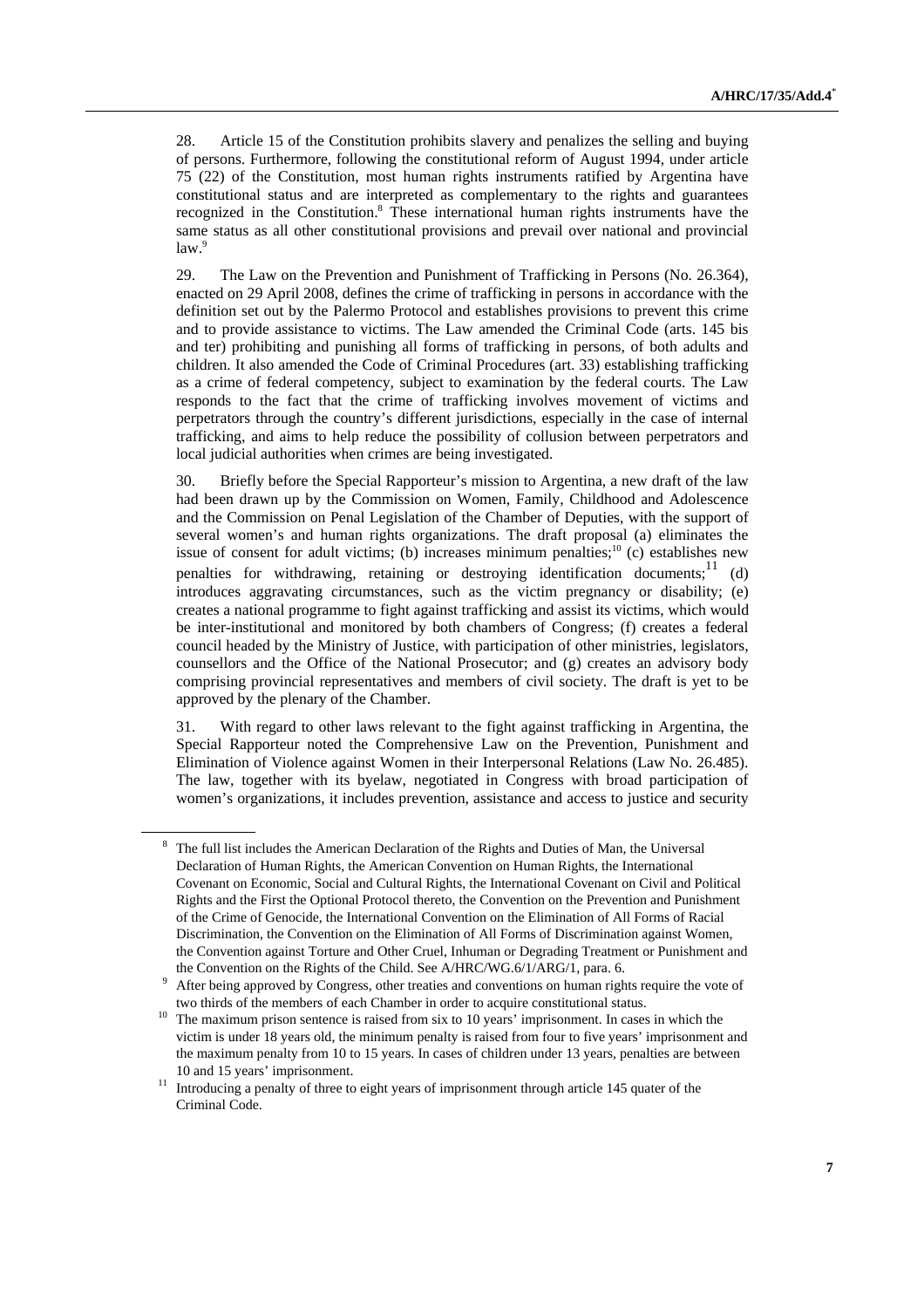provision for victims of gender violence. It also creates a national observatory of violence against women to monitor and evaluate the situation of violence against women and the programs and policies to address this issue.

32. The domestic legal framework dealing with refugees is set out in Refugee Law No. 26.165 (2006) that establishes a national refugee commission in charge of evaluating asylum claims and finding durable solutions for refugees. The law enshrines important provisions, ranging from those relating to the refugee status determination procedure to those referring to local integration and the search for durable solutions for refugees (such as resettlement). The refugee regulation is further complemented by an important number of decrees and administrative regulations dealing with specific issues, such as residence permits, documentation and extradition, in line with international protection standards.

33. Other relevant laws include the Law for the Integral Protection of the Rights of Girls, Boys and Adolescents (No. 26.061), which protects in article 9 the child's rights not to be subjected to any kind of exploitation;<sup>12</sup> and Law No. 25.764 on the National Programme for the Protection of Witnesses, which is quoted in article 6 (E) of the Law against Trafficking.<sup>13</sup>

34. Besides article 145 bis and ter, which specifically criminalize trafficking in persons, the Criminal Code establishes other penalties for related crimes, some of which were used by judges and prosecutors prior to the enactment of the anti trafficking law in 2008:

- Articles 119 and 120: Crimes against sexual integrity (Law No. 25.087)
- Article 125 and 125 bis: promotion and facilitation of child prostitution and promotion and facilitation of corruption of minors
- Article 126: promotion and facilitation of prostitution of others
- Article 127: exploitation of prostitution of others
- Article 128: child pornography (Law No. 26.388)
- Article 140: reduction to servitude
- Article 142 bis: illegitimate deprivation of liberty

#### **2. Institutional framework**

35. A number of institutions are involved in the fight against trafficking in Argentina.

36. The Office for the Rescue and Assistance of Victims of Trafficking was established in August 2008 in the Ministry of Justice, Security and Human Rights by resolution 2149 and mandated to investigate and prevent the crime of trafficking, as well as to provide assistance to trafficking victims up until the moment they testify in a judicial procedure. Through Ministry of Justice resolution No. 1679/2008, specialized units were established within the Gendarmerie, the Federal Police, the Naval Prefecture and Airport Police to help prevent and investigate trafficking in persons. These four security forces depend on the Ministry of Justice<sup>14</sup> and are part of the Office for the Rescue and Assistance of Victims of Trafficking, which runs a shelter to assist victims of trafficking. The Special Rapporteur

<sup>&</sup>lt;sup>12</sup> The article also highlights the State's ultimate responsibility in protecting the rights of the child by means of a protection system composed of administrative and judicial organisms and protection

policies. 13 The law provides for the protection of trafficking victims from all kinds of reprisal against them or their families, with the possibility of being incorporated to the national programme for the protection

of witnesses.<br><sup>14</sup> Following the Special Rapporteur's visit, she was informed that the Ministry of National Security had been created in December 2010 and that the four security forces had been incorporated into it.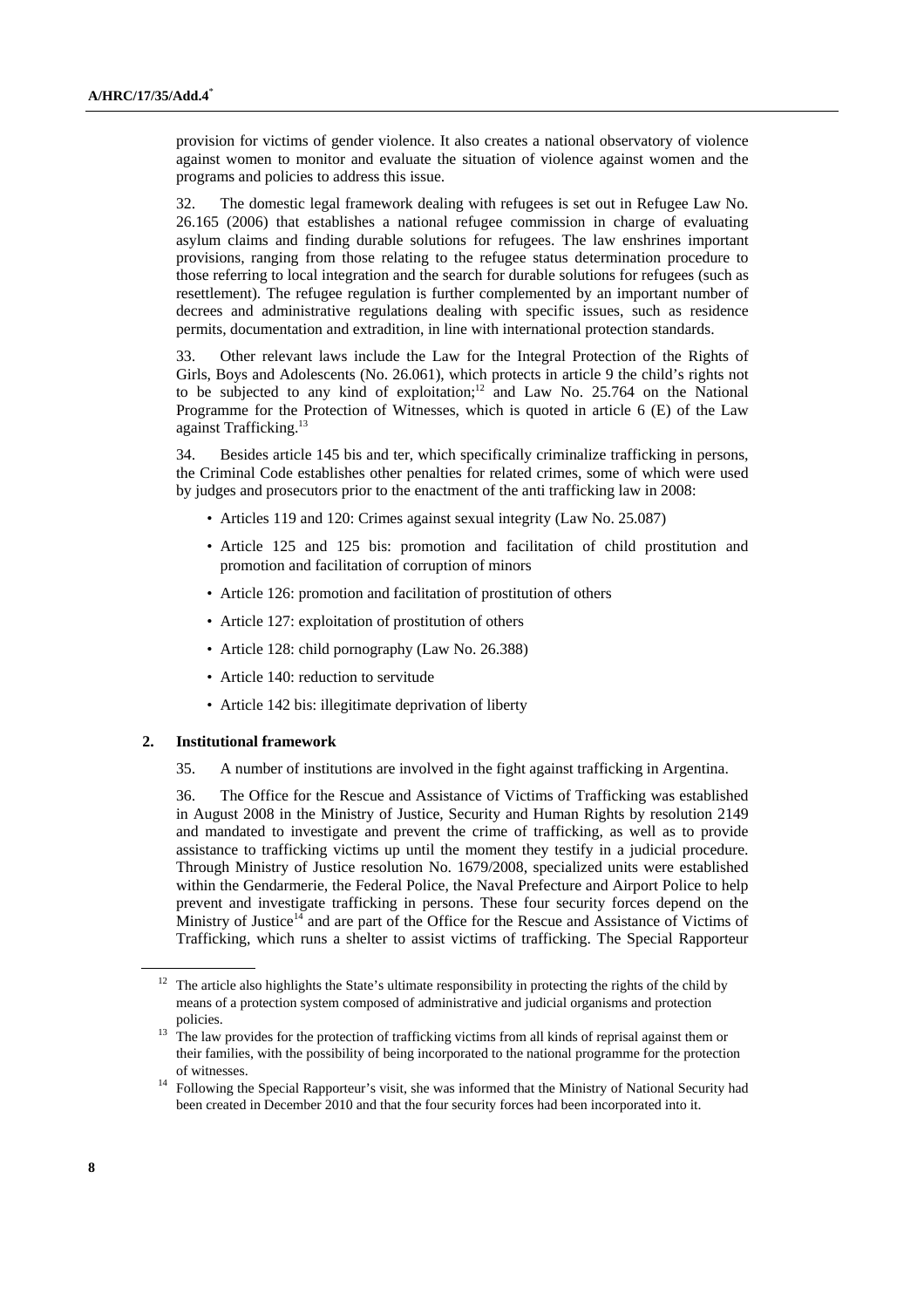was informed that the Office provides training for security offices and for the judiciary throughout the country.

37. The Fiscal Unit of Assistance in Extortive Kidnapping works under the Public Prosecutor and helps in the investigation of trafficking crimes referred to in articles 145 bis and ter of the Criminal Code.

38. The National Secretariat of Childhood, Adolescence and Family provides assistance to trafficking victims once they have testified in a judicial proceeding. It also provides training and capacity-building activities on trafficking and child exploitation to public officials throughout the country.

39. The Office for the Integral Assistance to Victims of Crime works under the Public Prosecutor and is mandated to, inter alia, provide legal advice to victims of crime, particularly victims with low incomes, and to direct them to the relevant assistant mechanisms, whether State-run or non-governmental.

40. The "victims against violence" programme, which also operates inside the Ministry of Justice, was created to help victims to escape from situations of sexual abuse, domestic violence and child exploitation and prostitution. It runs several "brigades" that carry out street patrolling in Buenos Aires and that receive emergency calls from victims.

41. The National Refugee Commission, an inter-ministerial organ working within the Ministry of the Interior, is in charge of evaluating asylum claims and finding durable solutions for refugees and victims of trafficking with international protection needs.

42. The National Programme for the Prevention of Kidnapping and Trafficking of Children and the Crimes against their Identity comprises a national information registry of lost minors (Law No. 25.746), which aims to centralize and facilitate the sharing of information on missing and located children throughout the country.

43. The National Commission to Eradicate Child Labour, which was created within the Ministry of Labour, Employment and Social Security in 2000, has led the development of a national plan to prevent and eradicate child labour. Since it creation, similar commissions have been set up at the provincial level.

44. The National Committee of the Code of Conduct for the Protection of Children from Sexual Exploitation in Travel and Tourism was created within the Ministry of Tourism in 2007 to promote the adoption of the Code of Conduct by relevant businesses in Argentina. The Code is an international initiative launched by ECPAT<sup>15</sup> with the support of the World Tourism Organization and the United Nations Children's Fund (UNICEF).

45. The number of governmental actors involved in the issue of trafficking and the consequent challenges in coordination, coupled with existing gaps in terms of the delivery of assistance, jeopardize these national anti-trafficking efforts.

## **C. Identification of trafficked persons**

46. Through the establishment of specialized investigative units within four security forces – the Gendarmerie, the Federal Police, the Naval Prefecture and the Airport Police – and with the participation of the Office for the Rescue and Assistance of Victims of Trafficking, the authorities have carried out raids to identify victims of trafficking for sexual exploitation. Places of exploitation are usually brothels, which offer their services through newspapers, presentation cards, flyers and the Internet, and commonly have a front as a legitimate business venture, such as a bar or a nightclub.

<sup>&</sup>lt;sup>15</sup> ECPAT is a global network of organizations and individuals working to eliminate child prostitution, child pornography and the trafficking of child for sexual purposes.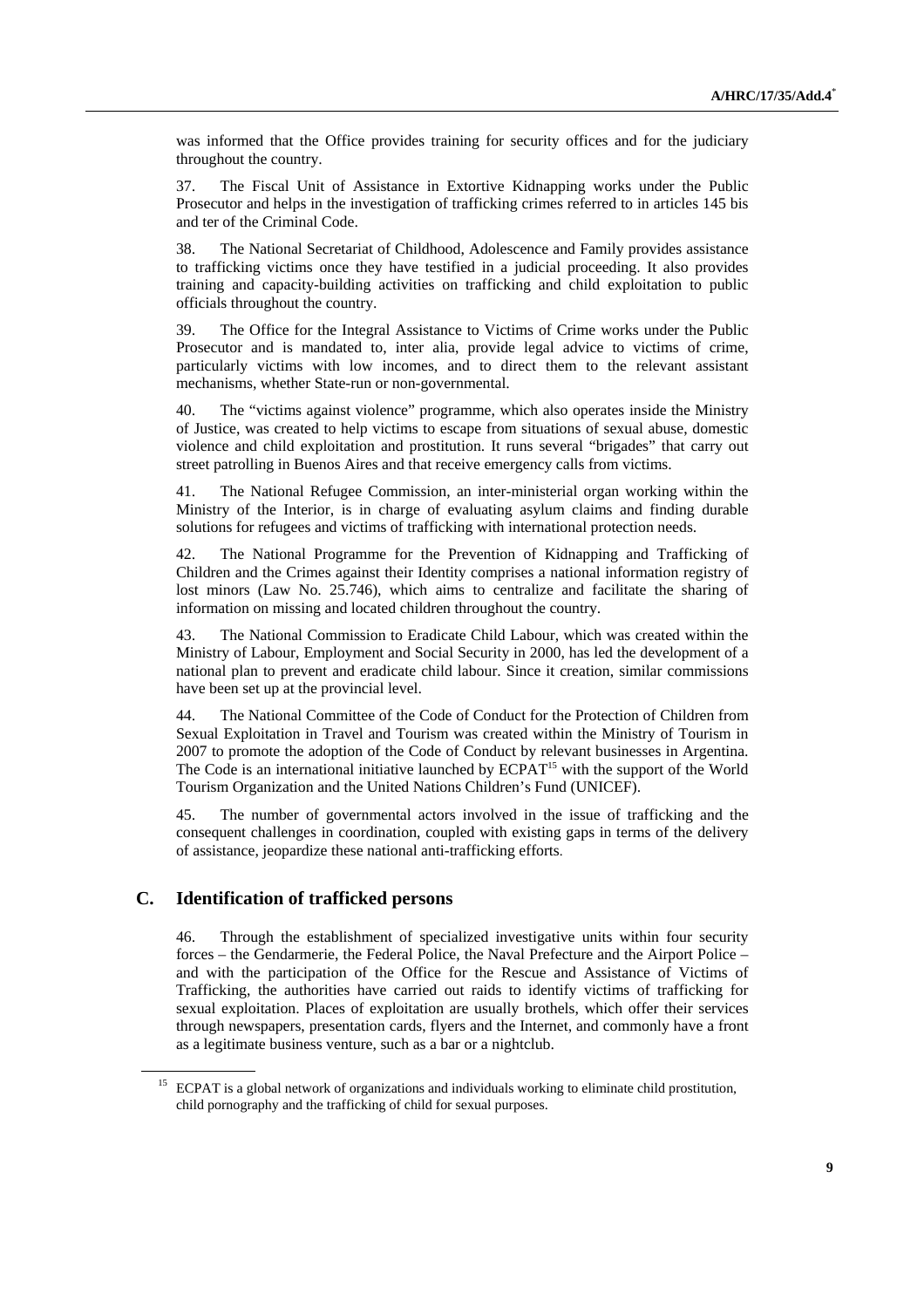47. Between the enactment of Law No. 26.362 in April 2008 and August 2010, 613 raids were carried out by security forces and 605 people were arrested.<sup>16</sup> The Special Rapporteur did not receive any information on police raids of workshops, farms or other businesses where victims of labour trafficking might be exploited.

48. Given that the above-mentioned special forces do not have the resources to cover the entire country, they often rely on provincial police forces, which sometimes, however, collude with brothels owners; when raids are carried out, victims have often already been removed from the establishment. Although significant efforts are made to provide local forces with adequate training and awareness on trafficking, they still lack the capacity to adequately investigate and provide assistance to victims. They are unaware of the specific methods required to investigate these cases, which are different to the methods usually adopted for other crimes.

49. The Office for the Rescue and Assistance of Victims of Trafficking is mandated to participate in interventions and to interview possible victims in order to establish if they willingly work in the establishment. The Special Rapporteur was informed that the Office has an internal protocol of action for the correct identification of victims of trafficking, which establishes the parameters that should be taken into consideration when conducting initial interviews; no copy of this protocol, however, was shared with the Special Rapporteur. According to an investigation on trafficking cases carried out by a specialized research centre in Buenos Aires, the Office was not always summoned to participate in police raids. In cases in which it had intervened, it was not clear what criteria had been used to identify victims, as it had not been consistent in all the cases analysed. Some nongovernmental organizations have even accused the Office of discouraging potential victims to identify themselves as such; according to Government officials, however, only one judicial complaint has been made in this regard, and was subsequently dismissed by a criminal court in December 2010.17

50. Apart from the raids carried out by the police, it is extremely difficult for victims to approach the authorities given their lack of trust in the police and their well-founded fear of not being adequately assisted and then of being subjected to retaliation by traffickers. The Government runs the "Victims against violence" programme, which was set up within the Ministry of Justice by resolution 314/2006 with the aim of providing assistance to victims of violence, whatever its nature, helping them to escape violent situations in safety and to guarantee them their rights. The programme targets in particular victims of domestic abuse, sexual exploitation and child prostitution and trafficking. It comprises a number of *brigadas* with emergency numbers that operate around the clock:

- **Brigada niñ@s** (0800 number) is a specialized team on sexual commercial exploitation of children and adolescents and human trafficking. The team is made up of psychologists, social workers and personnel from the Federal Police. It patrols the streets of Buenos Aires. Its main objectives are to prevent child sexual and commercial exploitation, help victims, raise social awareness of this crime and target clients.
- **Sexual Abuse and Family Violence** has an emergency number (137 toll-free) for situations of violence. When a call is placed, a car manned by two Federal Police officers is sent to the crime scene, accompanied by a psychologist and a social worker. They detain the aggressor, offer the victim legal, social and psychological aid and/or take her (or him) to a hospital if necessary. A competent judge is immediately informed of the situation and a team accompanies the victim for the next 72 hours, providing assistance, shelter and legal aid as required.

<sup>&</sup>lt;sup>16</sup> Statistics provided by the Office for the Rescue and Assistance of Victims of Trafficking.<br><sup>17</sup> Case 10.280/10, seventh Criminal and Correctional Court.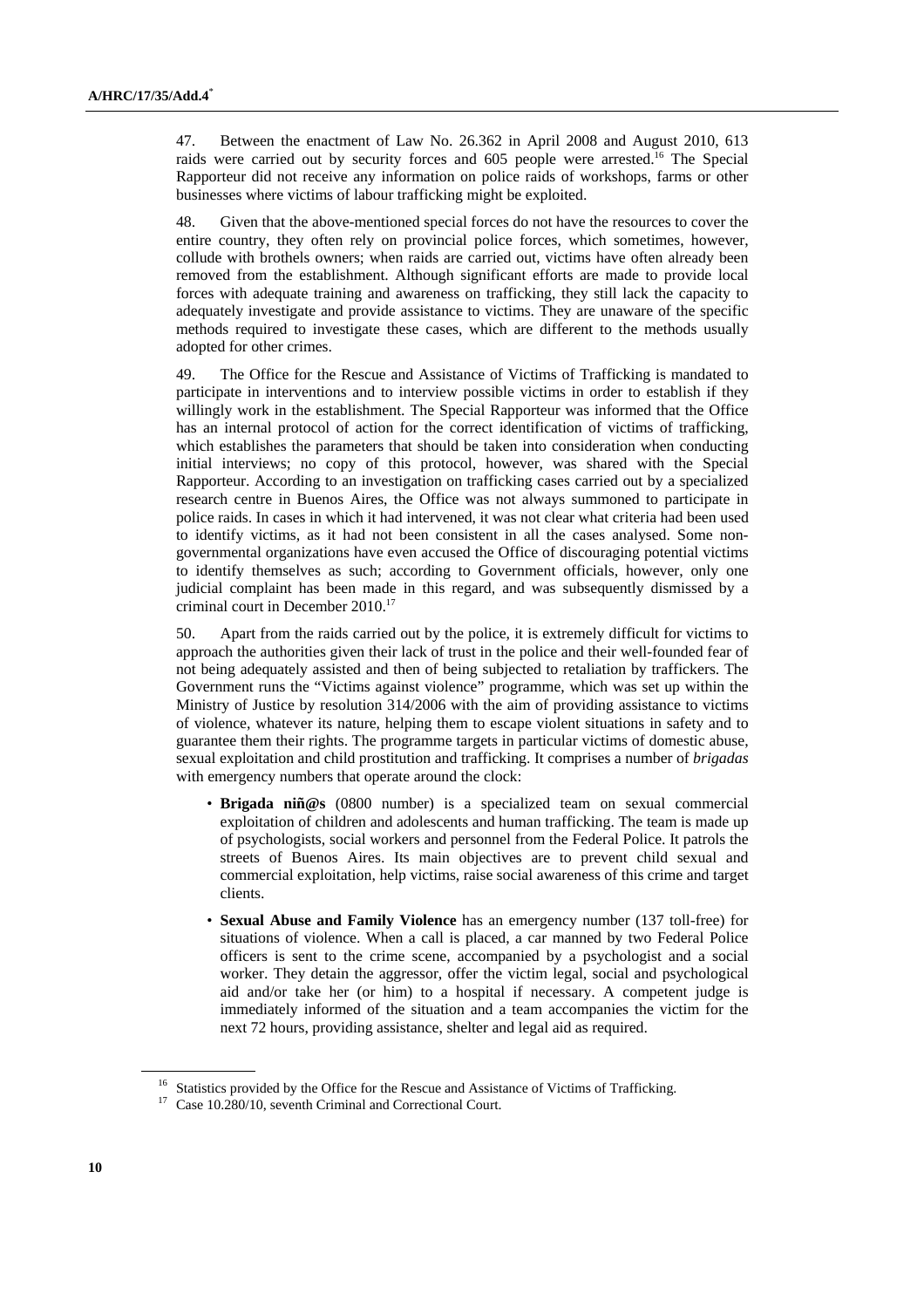• **Sexual Violence**. A mobile brigade intervenes when a victim of rape or sexual violence files a complaint with a police commissary. The mobile brigade comprises a psychologist and a social worker, who accompany the victim while filing the complaint, giving testimony, receiving medical attention and identifying the aggressor. The team also accompanies the victim's family, if necessary. The brigade operates from a centre where psychologists, social workers, lawyers, a sociologist and a gynaecologist offer support. The centre helps anyone who enters directly or is referred by a judge.

51. The above programme is said to be innovative in that it allows psychologists and socials workers to coordinate with police officers when addressing each case, fostering also greater awareness and sensitivity among security forces with regard to gender violence. At the present time, the programme only operates in the city of Buenos Aires and, although it may tend to victims of trafficking, it does not have a specific brigade for cases of human trafficking.

52. One important limitation encountered by the Special Rapporteur was the lack of reliable data on victims identified and assisted by the different Government programmes. For example, the statistics provided by the Office for the Rescue and Assistance of Victims of Trafficking concern all persons found by the police in raids of establishments and do not specify how many of these are eventually identified as trafficking victims and assisted as such.

## **D. Protection of trafficked persons**

53. The Office for the Rescue and Assistance of Victims of Trafficking (see paragraph 37 above) is composed of an interdisciplinary team that includes anti-trafficking divisions within the four security corporations in Argentina, in addition to psychologists, doctors, social workers and lawyers. The team is mandated to intervene along with the security forces from the moment a first contact is established with the victims, whether they have been rescued or have escaped from their captors. Anti-trafficking law No. 26.364 establishes that victims should provide their testimony in special conditions of protection and care, and that the interventions of the Office are aimed at guaranteeing that such conditions are met.

54. Public Prosecutor resolution No. 94/09 features a protocol of action to assist victims of trafficking. This was elaborated by the Fiscal Unit of Assistance in Extortive Kidnapping (see paragraph 38 above) and the Office for the Integral Assistance to Victims of Crime (see paragraph 40 above) in the office of the Attorney General. The resolution provides general intervention guidelines to assist victims of trafficking in person in criminal processes that lead to their rescue, the adoption of certain legal precautions when taking their initial statement to ensure its validity in further stages of the proceedings, and an operative guide, to be consulted by prosecutors during the victim's testimony which systematizes the basic questions required to help clarify the case.

55. During this process, the Office for the Rescue and Assistance of Victims of Trafficking offers victims psychological, medical and legal assistance and determines if they are ready to testify, and under what conditions. A psychologist assists the victims throughout the entire judicial proceeding and helps to determine whether the victim is ready to testify. If the victim is under 16 years of age, he or she will testify only in the presence of a psychologist and not before a judge. Once the victim has testified, the Office ceases to provide them assistance and it is the Ministry of Social Development that initiates an assistance programme.

56. The Office for the Rescue and Assistance of Victims of Trafficking runs a shelter in the city of Buenos Aires, where victims are logged in for the duration of the judicial proceedings before they testify. Since opening in February 2010, the shelter has logged in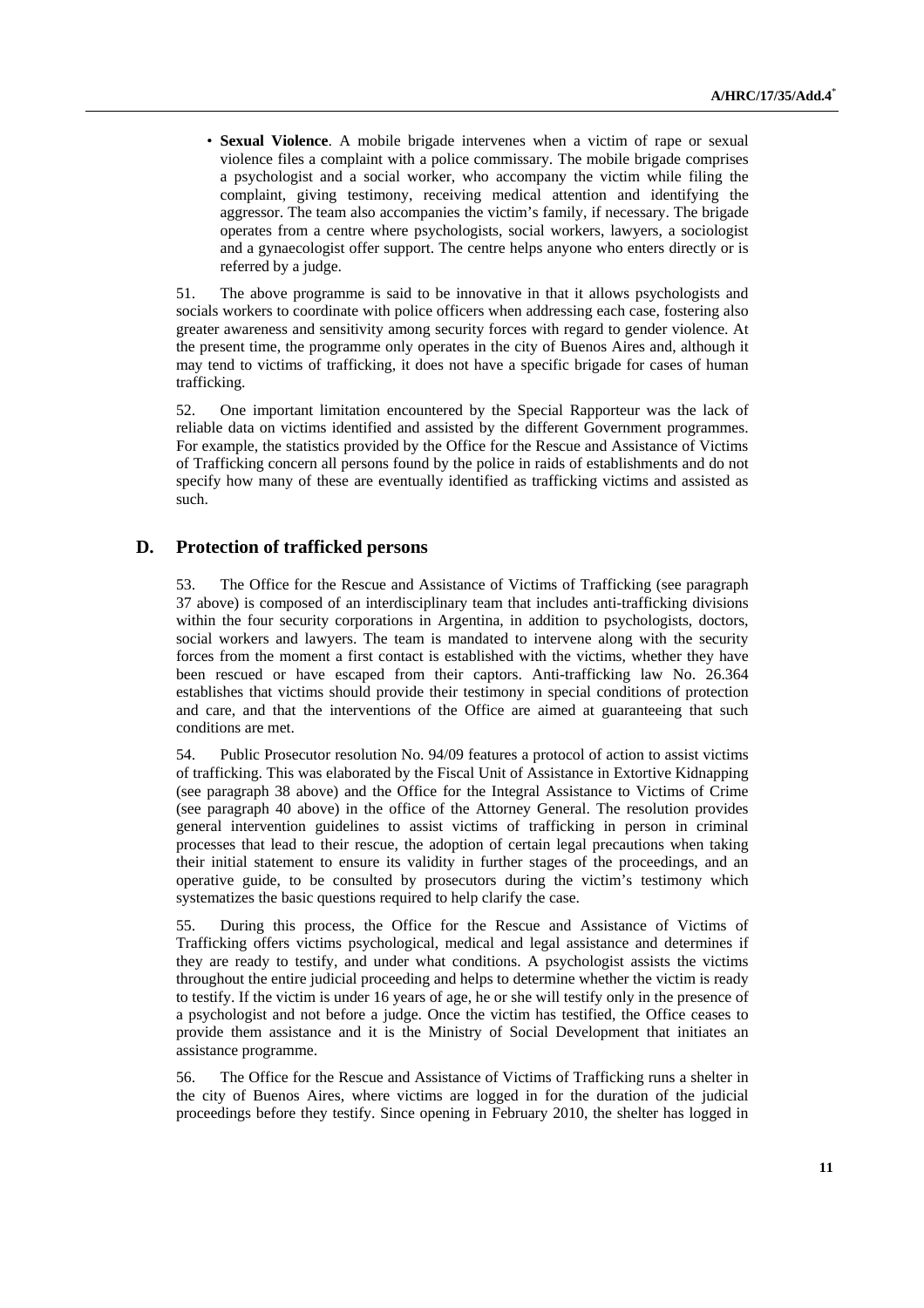60 victims, mostly from Paraguay and Bolivia (Plurinational State of). From the enactment of Law 26.364 to December 2009, the Office participated in 384 raids, in which 406 alleged perpetrators were detained and 578 victims rescued.

57. In the Ministry of Social Development, the National Secretariat of Childhood, Adolescence and Family (see paragraph 39 above) currently runs two shelters; at the time of the Special Rapporteur's visit, the body was about to open a third. The location of the shelters is confidential and is not disclosed to the judicial authorities in order to ensure the safety of victims. The body provides victims with medical and psychological assistance, recreational activities and educational assistance, among other services. Victims are then repatriated after a risk assessment is carried out to ensure they will not be re-victimized. IOM is usually summoned to assist with repatriations.

58. In 2009, the National Secretariat of Childhood, Adolescence and Family provided direct assistance to 146 people, and 48 more were assisted through partner agencies in the provinces. Of the total, 52 per cent were victims of trafficking for labour exploitation, 36 per cent of trafficking for sexual exploitation and 12 per cent were children found in the place of exploitation of their families. With regard to nationality, 53 per cent of victims were from Bolivia (Plurinational State of), 14 per cent from Paraguay, 14 per cent from Argentina, 11 per cent from the Dominican Republic, 5 per cent from Peru and 3 per cent from Colombia.18

59. A large minority of the victims (43 per cent) were exploited in the province of Buenos Aires, but only 38 per cent directly in the city of Buenos Aires. The other victims (19 per cent) suffered from exploitation in other provinces, such as Santa Fe, Córdoba, Río Negro, Santa Cruz, La Pampa, Tierra de Fuego and Chubut. Of the victims assisted in 2009, 97 per cent of them decided to return to their town or country of origin.

60. The National Secretariat of Childhood, Adolescence and Family also provides training and capacity-building activities on trafficking and child exploitation throughout the country. It carries out awareness-raising campaigns, particularly in areas of recruitment such as the tri-border area, working closely with other provinces but also in collaboration with other countries, such as Uruguay and Paraguay. It has provided technical assistance to relevant authorities in the provinces and, through this work, become aware of the need to establish an assistance protocol for victims of trafficking, which was adopted by the Federal Council of Childhood, Adolescence and Family in November 2008.

61. Most of the work done by the Secretariat is focused on prevention, working with low-income families to prevent children from dropping out of school and engaging in child labour and/or prostitution. It also aims to change cultural perceptions of sexual exploitation, working closely with schools, trade unions, health centres and the media to raise awareness at the local level.

62. One of the main limitations of the above assistance initiatives is the lack of adequate and sufficient shelters. Until recently, only two shelters run by non-governmental organizations provided services: one in Tucuman, run by Organización María de los Ángeles, and the other in Cordoba, run by Hermanas Adoratrices*.* The Office for the Rescue and Assistance of Victims of Trafficking opened one shelter in February 2010, and the city of Buenos Aires opened another in August 2010 (although the latter is only for women and child victims of trafficking for sexual exploitation). The shelters run by the Ministry of Social Development do not have the necessary characteristics to cope with victims of trafficking; indeed, they are actually shelters for children that allocate a small area to trafficking victims. Sometimes the victims are hastily repatriated and not allowed to go through an adequate reflection period, affecting thus any judicial procedure. Once

<sup>&</sup>lt;sup>18</sup> Statistics provided by the Ministry of Social Development.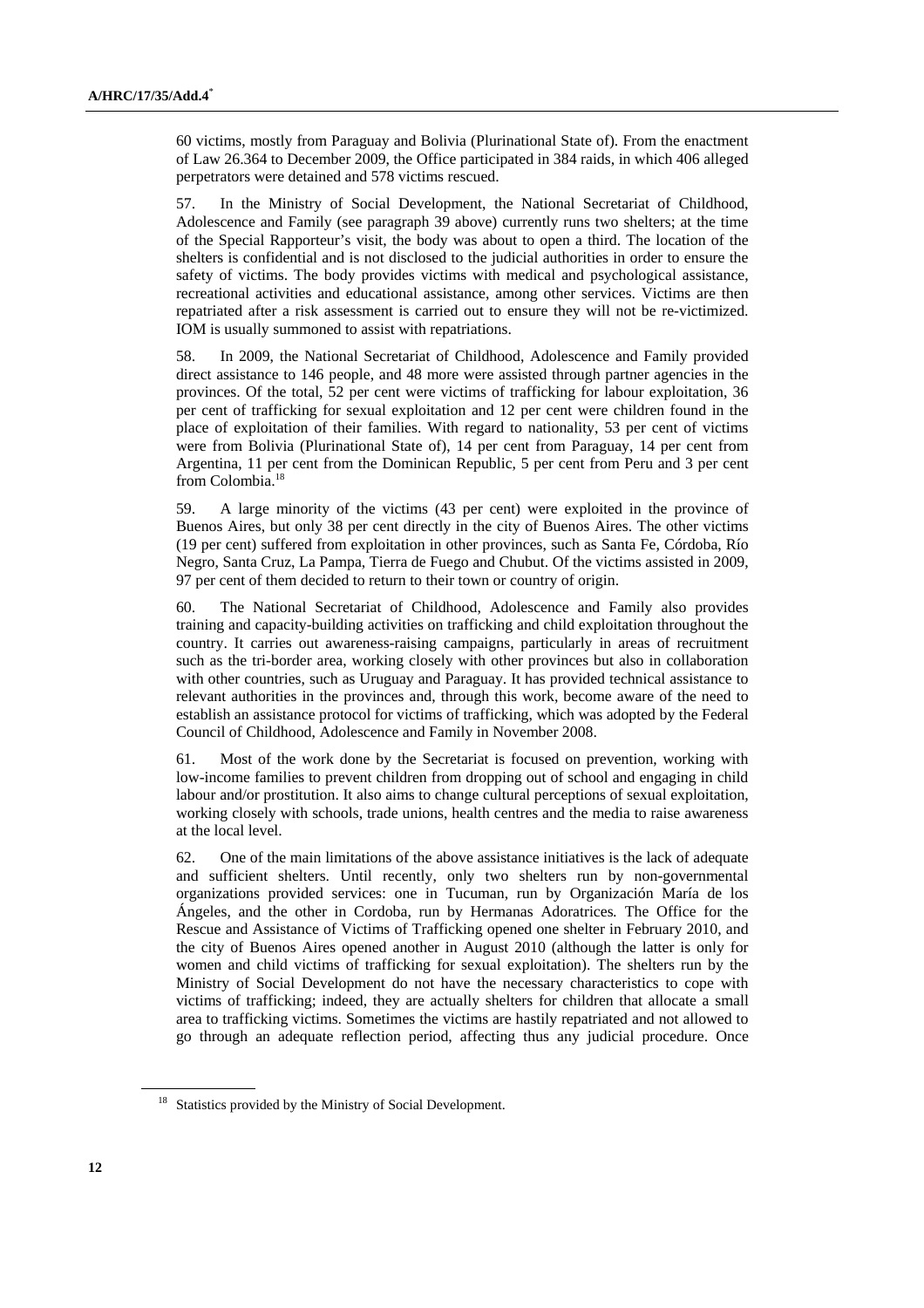foreign victims are repatriated, IOM may carry out some follow-up on their situation, but the same does not apply to victims of internal trafficking.

63. The Office for the Rescue and Assistance of Victims of Trafficking mainly operates in the province and city of Buenos Aires, and does not have enough resources to permanently assist and offer shelter services in other provinces of the country. Furthermore, since it only provides assistance to victims until they make a statement in a judicial proceeding, there is little follow-up on victims beyond that point.

64. The Special Rapporteur visited a privately run shelter that receives some funding from the city of Buenos Aires. The funding is actually a small stipend that only applies to victims referred to the shelter through the local authorities; victims referred from different provinces or arriving on their own are therefore not entitled to such support and the shelter needs to cover their expenses independently. In many cases, the type of specialized psychological and psychiatric support that these victims need is not available or is inadequate in public hospitals, so the shelter needs to resort to private service providers, absorbing very high costs.

65. At the shelter, the Special Rapporteur heard the story of A, a young victim of trafficking for sexual exploitation who arrived at the age of 12 years. A and other young girls were sexually abused and exploited by a man who ran a small shop in their neighbourhood. From the time an official complaint was filed with the police against A's trafficker in 2006 until his arrest in 2010, the man remained in contact with his victim, constantly harassing her, pressuring her to drop the charges and not to testify against him. During that time, he also continued to run a network of sexual exploitation of girls in his neighbourhood.

66. A's reluctance to testify against her exploiter was seen as an obstacle by prosecutors handling the case, and the testimonies of non-governmental organizations and other service providers assisting her and other of the victims were not taken seriously by the authorities.

67. The above case is a clear example of the long delays encountered in investigations and of the failure of authorities to address the special needs of trafficking victims during judicial procedures. As is common in cases of child sexual abuse, A saw her exploiter as a father figure and was initially reluctant to act against him. It took years of therapy and support from for A to realize that she had been subjected to exploitation; it was not until she decided to denounce his continued harassment that she finally received protective custody against her abuser, who was eventually arrested. The support, counselling and protection that A received over the years and that eventually led to her recovery were provided and funded by the private shelter.

## **E. Prosecution of perpetrators**

68. After the enactment of anti-trafficking law No. 26.364, the crime of trafficking in persons was incorporated into the area of competence of the Fiscal Unit of Assistance in Extortive Kidnapping (see paragraph 38 above). Through its resolution No. 160/8, the Public Prosecutor's office approved a plan of action on trafficking in persons, which was elaborated by the Unit and aims to provide all federal prosecutors with adequate tools to identify, investigate and persecute these crimes and also provide, through the competent bodies, adequate assistance to its victims. The plan establishes the provision of:

- In situ assistance by Unit officers to help with trafficking investigations carried out in each federal prosecutor's office
- Useful online information on persons, addresses, document, telephones, and other data available through the Unit's own records and records to which it has access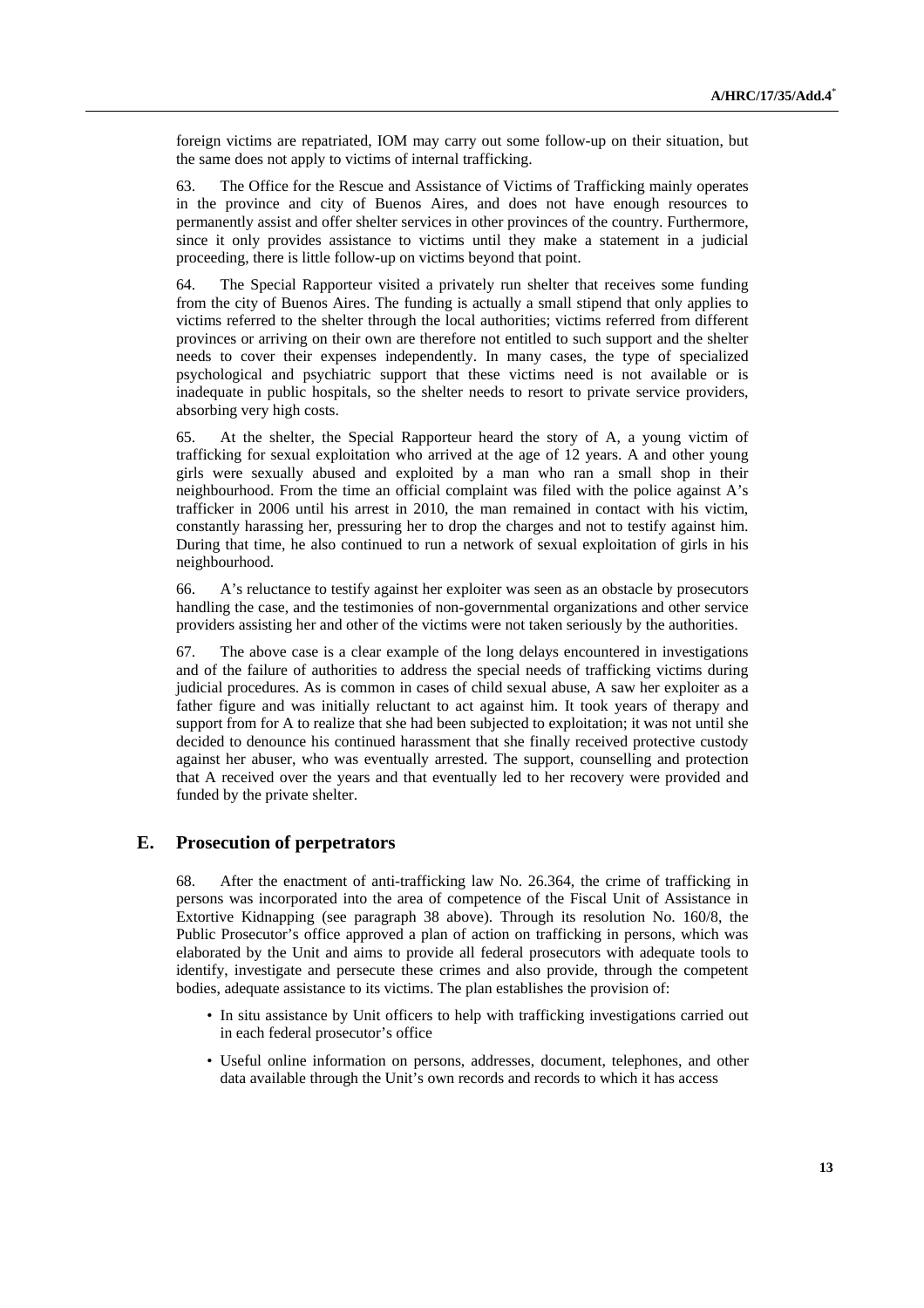• Direct collaboration in investigations when required by the main prosecutor investigating the case

69. The plan also aims to provide information on the crime of trafficking in persons, including case law and jurisprudence, in order to gradually compensate the State's limited experience in addressing trafficking as a federal crime. Through the plan, prosecutors investigating crimes relating to articles 145 bis and ter of the Criminal Code are mandated to establish communication with the Unit from the outset, and to demand, if necessary, its assistance to guarantee the coordination and use of equal criteria followed by the Public Prosecutor's office.

70. Another important Public Prosecutor resolution, No. 99/09, makes reference to the work that the Fiscal Unit of Assistance in Extortive Kidnapping has carried out in assisting investigations related to trafficking and how it has become clear that the national norms regarding the prohibition of brothels are not being observed. Although prostitution is not penalized as such, the promotion, facilitation or exploitation of prostitution is prohibited by law, including the establishment of brothels. Nevertheless, sexual exploitation has been proven to be taking place in these establishments. The resolution calls on all federal prosecutors to order the closure of all brothels that operate under the cover of legal establishments.

71. Through the above resolutions, the Fiscal Unit of Assistance in Extortive Kidnapping acquired the faculty to carry out preliminary investigations on trafficking activities which have subsequently led to police raids in suspected brothels. Information leading to these raids has also been provided by victims, non-governmental organizations, consulates, the Office for the Integral Assistance to Victims of Crime and, sometimes, the press. However, most criminal investigations into trafficking for sexual purposes are brought to justice when victims file a complaint directly, indirectly or anonymously.

72. With regard to prosecution, the anti-trafficking law has been criticized by several women's and human rights organizations in the country in that it distinguishes between victims who are over 18 years of age and those who are under that age when referring to the issue of "consent". In practice, adult victims have had to prove they did not initially consent to engage in the activities to which they were subjected and that their exploiters used violence, abuse, deceit and so on to force them into such activities. Others argue that it is not the law per se that is faulty but rather the way investigations are conducted, as prosecutors and judges have lacked the sensitivity to understand that the victim's initial "consent" is coerced and sometimes vitiated by subsequent events, and should therefore not have any effect on the way traffickers are prosecuted.

73. Other criticisms refer to the weak penalties envisaged by the relevant law in the Criminal Code. Traffickers may be subjected to a prison term of three to six years (four to ten years in aggravating circumstances)<sup>19</sup> if trafficking adults, and a prison sentence of four to ten years (and up to 15 years in aggravating circumstances)<sup>20</sup> if trafficking children. Some organizations have pointed out that the current penalties for stealing livestock in some cases might be harsher, ranging from four to ten years in prison.<sup>21</sup> However, the possibility of increasing further the penalties for trafficking is limited owing to the "proportional" nature of the Criminal Code, which establishes a maximum penalty of 25 years of prison for the crime of homicide. As mentioned above, a new draft of the law is to

<sup>&</sup>lt;sup>19</sup> Aggravating circumstances refer to (a) when the perpetrator is related to the victim; (b) the crime being committed by more than three people; and (c) the crime having involved more than three

victims. 20 Aggravating circumstances refer to the victim being under 13 years of age and the means used for

their recruitment.<br><sup>21</sup> Criminal Code, art. 167 quater.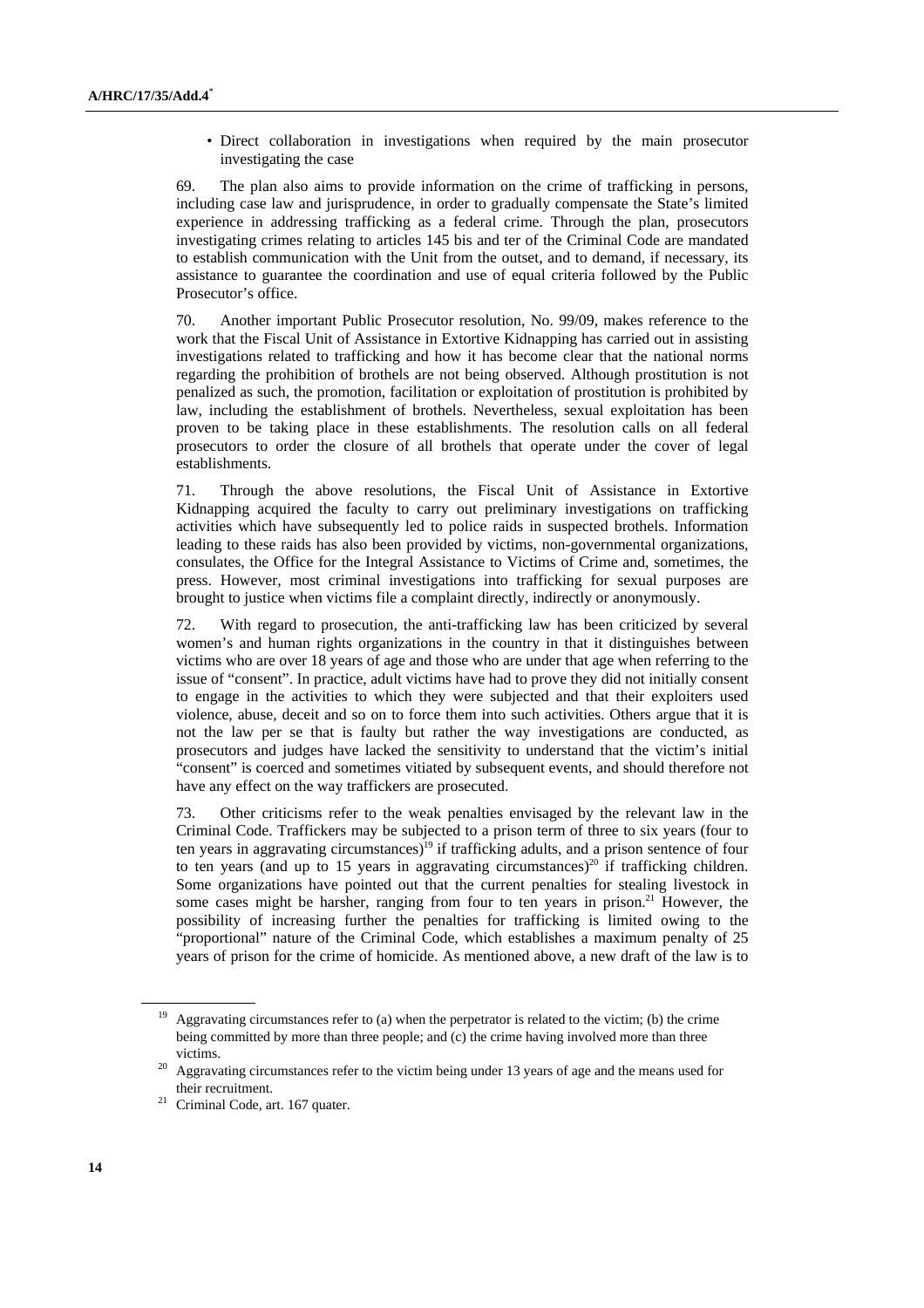be approved by the plenary of the Chamber, which would eliminate the issue of consent and modify penalties imposed to convicted traffickers.

74. The crime of trafficking is within federal competence and jurisdiction, although many of the crimes associated to trafficking, such as exploitation, reduction to servitude, and crimes against sexual integrity, fall inside the competence of local authorities. Since trafficking cases are usually detected at the time of exploitation and prosecutors do not always have the sensibility to link exploitation with a situation of trafficking, cases tend to be addressed by local jurisdiction and are not always channelled to the federal authorities. This not only has an impact on the severity of the penalties but may even affect the judicial proceedings from the onset if corrupt local authorities are involved with the traffickers. According to information received, the few convictions that have been handed down on trafficking charges have not reached the highest-ranking members of trafficking networks.

75. Another shortcoming identified by the Special Rapporteur was the lack of investigations into the financial resources that should be recovered when a trafficking case is being handled. This is something that is missing in investigations relating to organized crime in general, not just to trafficking. By investigating the financial resources of crime with the same rigour and at the same time as the crime itself, the establishing of compensation for victims could be easier and performed within the same criminal process.

## **F. Cooperation with civil society**

76. Civil society organizations in Argentina have played a crucial role in raising awareness of and fighting against trafficking in persons. The women's movement has been particularly active in both national and international debates concerning anti-trafficking legislation and programmes. Non-governmental organizations in Argentina have also played a crucial role in rescuing and providing assistance to victims of trafficking.

77. The Special Rapporteur noted with concern the great constraints faced by activists, non-governmental organizations and even public servants fighting against human trafficking in the country. She met with a judge who is currently under protective custody of the Gendarmerie because of threats he received following his intervention in the dismantlement of a trafficking network in 2008. The Special Rapporteur also received information regarding acts of intimidation against a magistrate in the Province of Rio Negro who had been falsely accused of corruption, apparently in retaliation for investigating trafficking cases in the region since 2007.

78. Non-governmental organizations carry out their work in many provinces of Argentina, offering services such as free training and technical assistance to public servants, activists and parliamentarians; drafting guidelines and training material on trafficking; and opening and managing shelters for victims. They have also helped victims to file formal complaints with the judicial system. The organizations provide direct assistance to victims and their families, and thus face important financial constraints and the threat of reprisals from traffickers. Reports of telephones having been tapped or bugged, computers hacked and written threats are common. This is coupled with persecution and criticism from certain Government authorities, who discredit their work and sometimes even portray them as troublemakers and "traitors".

### **G. International and regional cooperation**

79. Argentina is part of Niñ@ Sur initiative of the Common Market of the South (MERCOSUR) that aims to promote the coordination of national efforts to comply with the Convention on the Rights of the Child and the harmonization of national laws with relevant international instruments. Through the initiative, the recommendations on the rights of and assistance for children and young people who have been victims of trafficking or sexual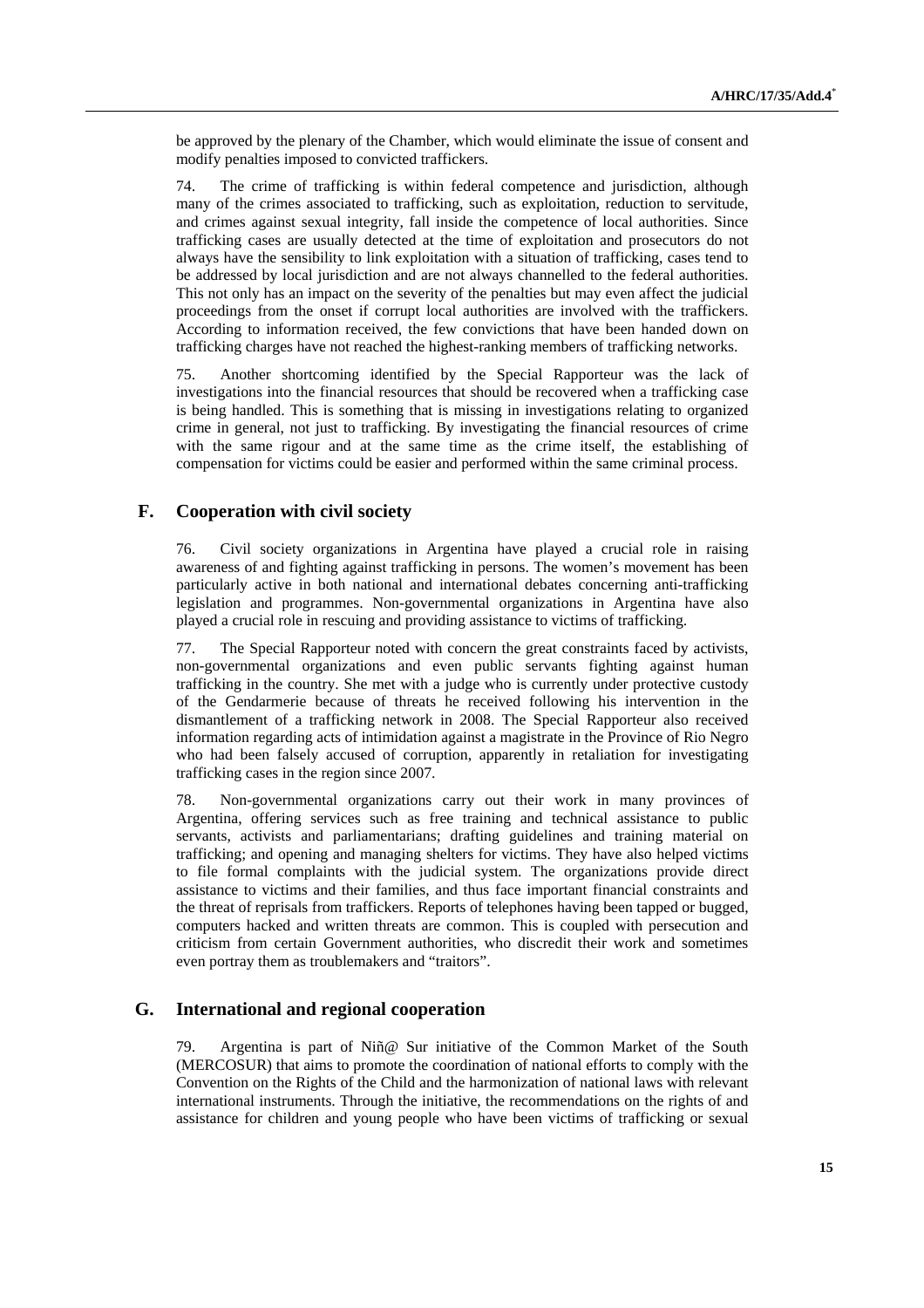exploitation were approved in 2006. Another Niñ@ Sur project is the "Twin Cities" initiative, which is aimed at developing a regional strategy to fight against human trafficking and the smuggling of children and adolescents in 15 MERCOSUR border cities. It includes prevention and assistance activities designed to improve the living conditions of children and adolescents and thus prevent them from becoming potential victims.

80. Several governmental agencies also work in cooperation with the United Nations system in Argentina. In collaboration with UNICEF, the office of the Ombudsman of Buenos Aires has been working on specific projects to help children and adolescents to protect themselves when sharing information through social networks and other Internet forums. UNICEF has also provided training activities, toolkits and materials to various public authorities on issues such as child sexual exploitation and child labour.

81. The Office of the United Nations High Commissioner for Refugees (UNHCR) and IOM have been providing the executive secretariat of the National Refugee Commission with support in training activities relating to trafficking in persons, with the aim of improving its ability to identify trafficking victims. Collaboration has also included joint eligibility interviews with UNHCR and the elaboration of informative material on trafficking and its provision to asylum-seekers and refugees. Argentina has been party to the UNHCR Regional Solidarity Resettlement Programme since 2005. Since that year, a growing number of refugees has found protection in the country, with one case being of a trafficking victim who was at risk in the first country of asylum.<sup>22</sup>

82. Furthermore, Argentina attended and participated in the Regional Conference on Refugee Protection and International Migration in the Americas: Protection Considerations in the Context of Mixed Migrations, co-organized by IOM and UNHCR and which resulted in a series of specific recommendations on trafficking in persons, which are yet to be implemented. 23

 $22$  In line with the needs of the population in the countries of first asylum in the region, in 2008, UNHCR, its implementing partners (HIAS) and the Government of Argentina initiated a project aiming to ensure the minimum conditions for facilitating local integration of refugee women at risk (namely, women who lack the traditional protection of their families or communities and face physical and/or psychological threats, such as rape, sexual harassment, violence, exploitation and torture, among others). As a result, five cases (14 people) were resettled between 2008 and 2010,

many of them under the Woman at Risk criterion.<br><sup>23</sup> The recommendations on trafficking made at the conference included (a) a joint screening instrument should be elaborated by all stakeholders to better identify trafficked persons in mixed migration, and to ensure adequate and timely referrals to assistance and protection mechanisms; (b) existing cooperation mechanisms should be broadened to include more actors in counter-trafficking initiatives, in particular labour ministries and the private sector, given the recognition of the existing nexus between trafficking in persons and the dynamics of labour markets; (c) all stakeholders are encouraged to strengthen national coalitions against trafficking in persons, and replicate good practices in countries that have not yet established such a coalition; (d) States are encouraged to integrate counter-trafficking provisions into national legislation and policies concerning migration, labour, gender, children and security; (e) States are encouraged to develop common performance indicators in the framework of regional mechanisms and national counter-trafficking coalitions to facilitate the continual follow-up and evaluation of results of regional and national counter-trafficking plans of action; (f) international/regional and civil society organizations are encouraged to carry out a regional study to document the trends and characteristics of internal trafficking; (g) States are encouraged to replicate the good practice of other States in recognizing refugee status for those victims of trafficking who fulfil the refugee criteria; (h) regional forums could be used to enhance awareness campaigns and to alert societies of the criminal nature of human trafficking and the protection needs of victims. The adoption of guidelines with proper safeguards for the protection of victims of human trafficking, as adopted at the Regional Conference on Migration, should be replicated in other regional migration forums; and (i) all stakeholders engaged in mixed movement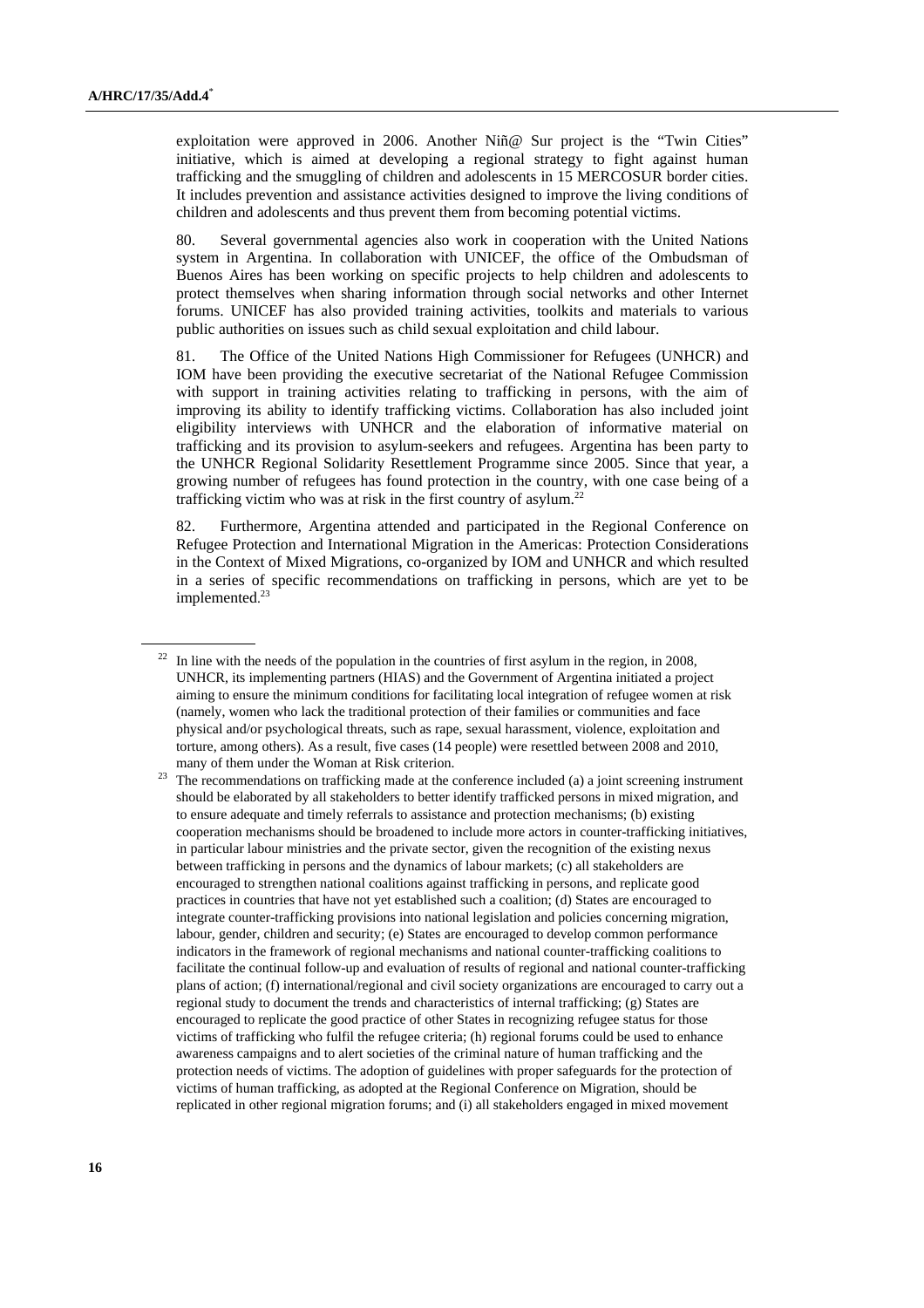# **III. Conclusions and recommendations**

#### **A. Conclusions**

83. **Statistical information essential to determine the prevalence rate, forms, trends and manifestation of human trafficking is lacking. Although several Government agencies come into contact with trafficking victims at different stages, there is no harmonized database to register such interaction.** 

84. **The Law on the Prevention and Punishment of Trafficking in Persons has limitations, given the fact that victims over 18 years of age have to prove that they did not initially give their consent to engage in activities to which they were subjected, and that short sentences are given to convicted traffickers.** 

85. **Coordination of anti-trafficking activities is weak, especially among governmental institutions and between federal and provincial authorities. Although the Ministry of Justice at the federal level has established a special office to rescue and assist victims of trafficking, the office mainly operates in the province and the city of Buenos Aires, and does not have enough resources to permanently assist and offer shelter services in other provinces of the country. Furthermore, the office only provides assistance to victims until they make a statement in a judicial proceeding; little follow-up on victims is provided beyond that stage. There is also a lack of appropriate shelters and other direct assistance for victims, including men.** 

86. **Protection and access to justice are inadequate, including in the case of witness protection for victims and their families before and after trial.** 

87. **Although the Ministry of Social Development, through its Secretary for Childhood, Adolescence and the Family, may provide assistance to victims of trafficking once they have gone through a judicial procedure, there is little follow-up after they have been repatriated or resettled, and lack of resources make it difficult for the institution to provide comprehensive assistance to victims sufficient to guarantee their well-being and to ensure that they do not fall back into trafficking networks.** 

88. **Trafficking in children, particularly for the purposes of bonded labour/peonage and forced prostitution, is an especially worrying issue.** 

89. **The safety and security of persons involved in fighting trafficking in persons and providing assistance and support to victims is not guaranteed.** 

90. **Tools and referral mechanisms are not effectively in place for easy identification of victims, especially at the point of entry or of first contact with law enforcement agents. Currently, there are no solid and well-functioning inter-agency procedures in place to deal with victims of trafficking with international protection needs. The National Refugee Commission has never had a case of trafficking referred by relevant authorities, such as the Fiscal Unit of Assistance in Extortive Kidnapping or the National Secretariat of Childhood, Adolescence and Family. For this reason, the challenge of establishing mechanisms to better identify, refer and process asylum claims from potential victims in compliance with international protection needs remains.** 

management should be trained to identify trafficked persons, to appreciate the different forms of human trafficking and to be sensitive to the protection needs of women and of unaccompanied/separated children in particular.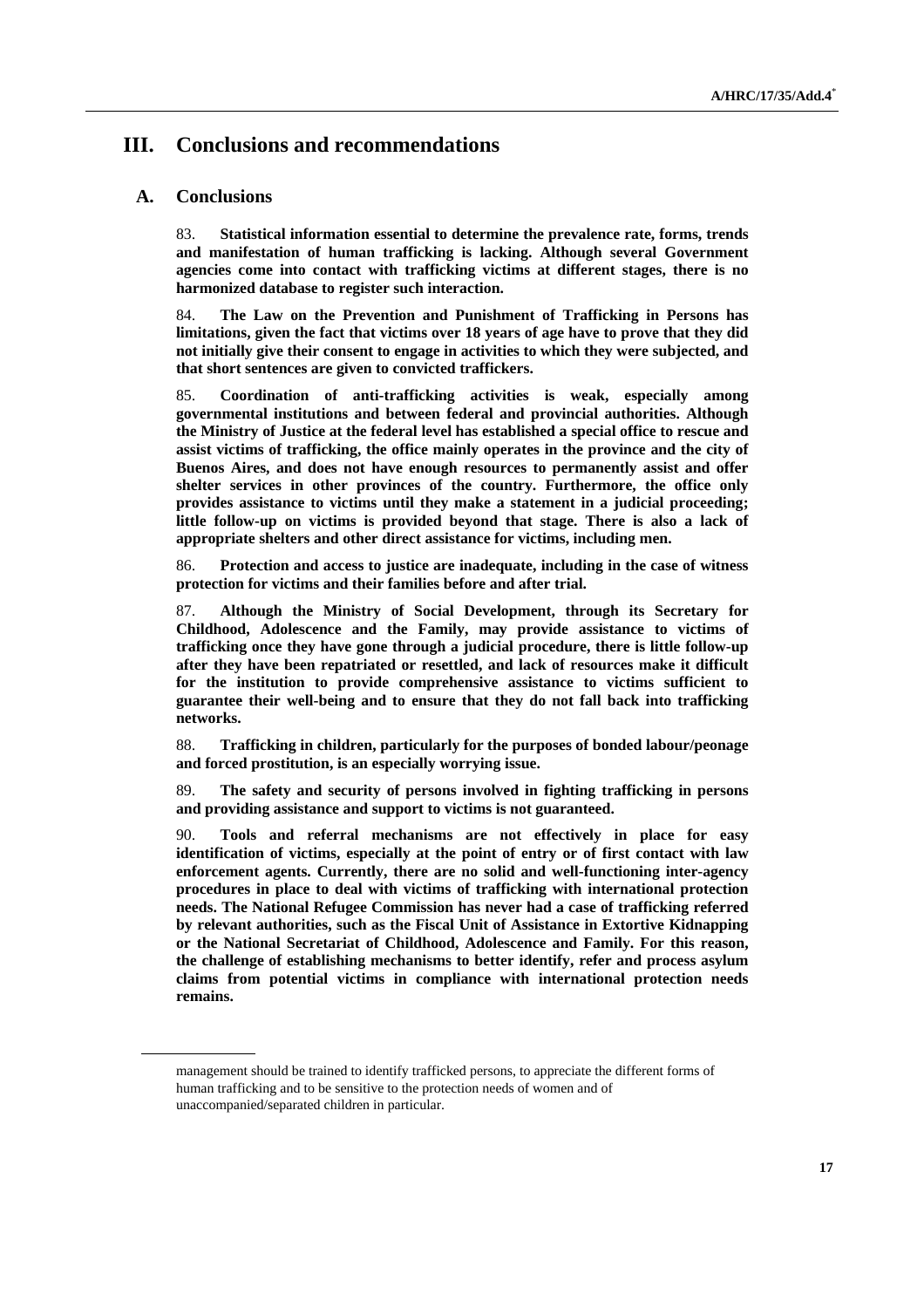91. **The capacity to address certain human trafficking issues is poor, including the sensitive issue of police corruption and of other members of the security forces directly involved in the implementation of the anti-trafficking measures taken by the Government, especially at the provincial level, where they receive bribes and collude with traffickers, who are thus able to evade arrest and prosecution.** 

92. **Trafficking for labour exploitation is on the rise, but hidden. Labour inspectors appear not to have the necessary capacity for effective oversight.** 

#### **B. Recommendations**

93. **The Special Rapporteur recommends that the Government of Argentina:** 

 **(a) Approve the proposed amendments to Law No. 26.364 in order to guarantee more stringent penalties against traffickers and to eliminate the issue of consent and distinction based on age;** 

 **(b) Allocate adequate resources to existing anti-trafficking offices and units within the Government to ensure that protection and assistance measures are carried out throughout the country;** 

 **(c) Provide holistic, reintegration and rehabilitative assistance to victims of trafficking, in full recognition of their human rights. Programmes of assistance to victims should be made available – not just in the city of Buenos Aires, but in all provinces – to reach victims of trafficking and potential victims who might fall prey to trafficking, without discrimination on grounds of sex, gender and/or sexual orientation;** 

 **(d) Establish a federal central agency to enhance coordination, not only among federal offices and units that have already been set up to combat trafficking in persons and assist victims, but also between them and authorities at the provincial and municipal levels;** 

 **(e) Demonstrate serious commitment and political will as part of the prevention effort to regulate businesses, such as within the textile industry, agriculture (including fisheries) and construction, as well as in the entertainment and sex industry; Adequate inspections should be carried out to ensure that these businesses are not involved in trafficking or using trafficked persons;** 

 **(f) Make adequate budget allocations to improve the effectiveness and sustainability of anti-trafficking initiatives, including financial support for civil society organizations currently providing victims of trafficking with assistance through their own (scarce) human and financial resources;** 

 **(g) Establish a zero-tolerance policy with regard to corruption to ensure that any State agent involved in the crime of trafficking is duly prosecuted and severely punished;** 

 **(h) Develop a comprehensive, holistic and integrative national plan of action on combating trafficking in persons that clearly sets out strategic objectives, allows for cooperation among State authorities, as well as between them and civil society organizations, and produces measurable indicators and monitoring and evaluation tools.** 

 **(i) Consider establishing a special fund for the compensation of victims of trafficking;** 

**Raise public awareness on the issue of human trafficking by means of the media, information and communications technology and other channels that appeal particularly to the young, including at all levels of education;**